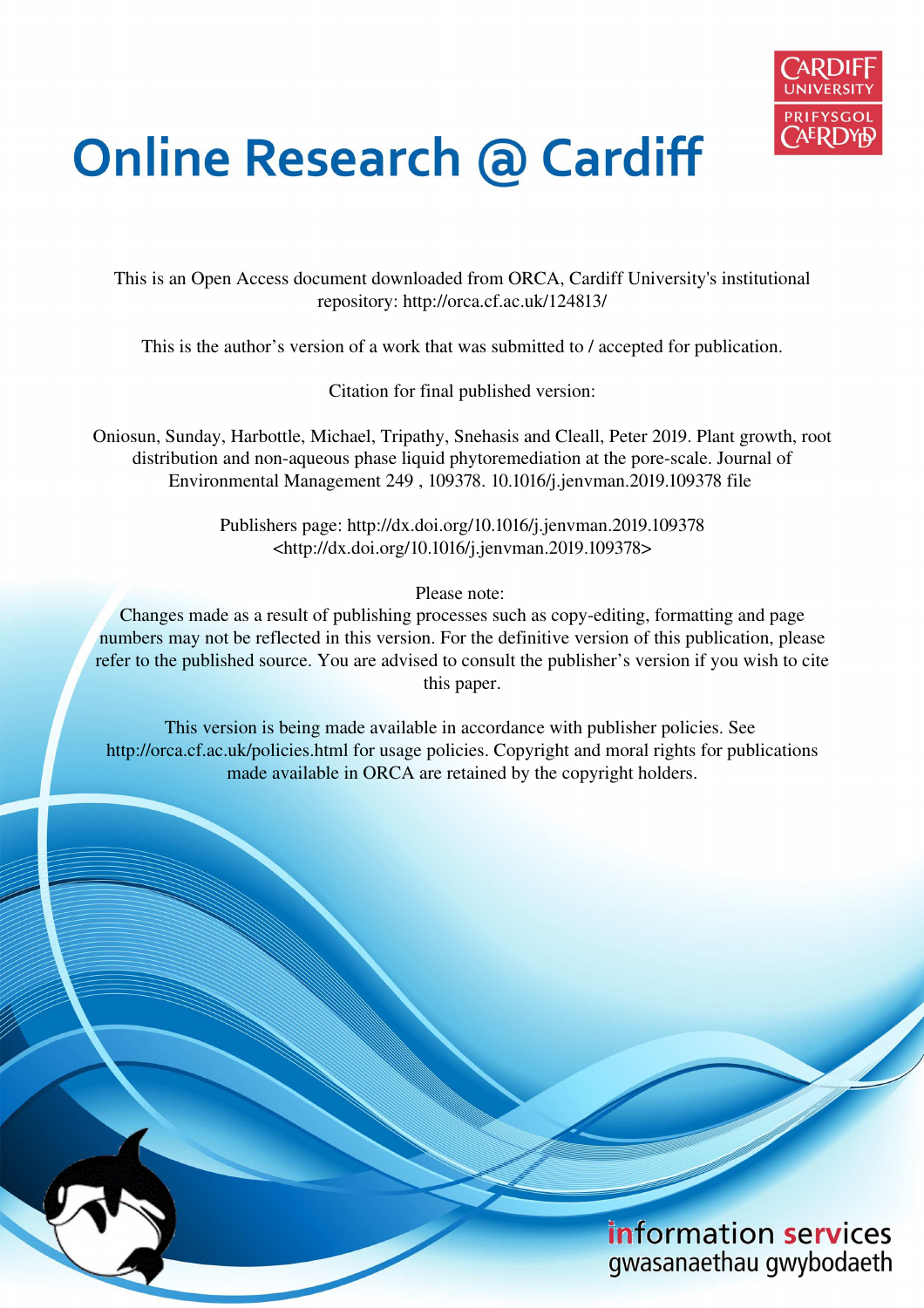## <sup>1</sup>Plant growth, root distribution and non-aqueous phase <sup>2</sup>liquid phytoremediation at the pore-scale

*Sunday Oniosun <sup>a</sup> , Michael Harbottle <sup>b</sup> \*, Snehasis Tripathy <sup>c</sup> , and Peter Cleall <sup>d</sup>* 3

<sup>a</sup> Cardiff School of Engineering, Cardiff University, Queen's Buildings, The Parade, Cardiff,

- 5 Wales, United Kingdom. CF24 3AA.
- <sup>6</sup> Cardiff School of Engineering, \*corresponding author email: HarbottleM@cardiff.ac.uk; tel: 7 +44 2920 875759.
- 8 Cardiff School of Engineering, email: TripathyS@cardiff.ac.uk.
- 9 d Cardiff School of Engineering, email: Cleall@cardiff.ac.uk.
- 10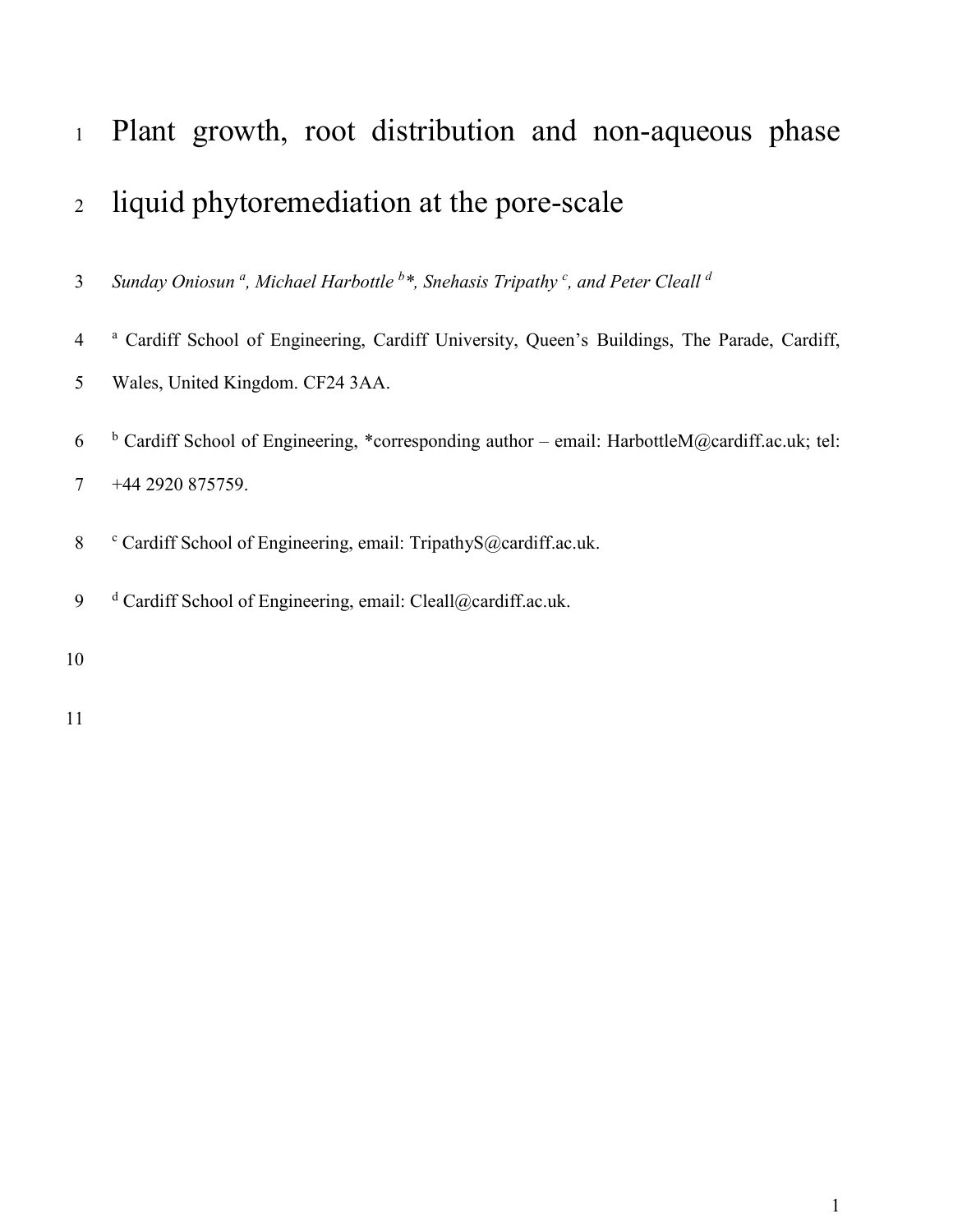#### 12 **Abstract**

13 The success of phytoremediation is dependent on the exposure of plants to contaminants, which is 14 controlled by root distribution, physicochemical characteristics, and contaminant behaviour in the 15 soil environment. Whilst phytoremediation has been successful in remediating hydrocarbons and 16 other organic contaminants, there is little understanding of the impact of non-aqueous phase liquids 17 (NAPLs) on plant behavior, root architecture and the resulting impact of this on phytoremediation. 18 Light NAPLs (LNAPLs) may be present in pore spaces in the capillary zone as a continuous or 19 semi-continuous phase, or as unconnected ganglia which act as individual contaminant sources. 20 Experimental work with ryegrass (*Lolium perenne*) grown under hydroponic conditions in 21 idealised pore scale models is presented, exploring how plant growth, root distribution and 22 development, and oil removal are affected through direct physical contact with a model LNAPL 23 (mineral oil). In the presence of low levels of LNAPL, a significant decrease in root length was 24 observed, whilst at higher LNAPL levels root lengths increased due to root diversion and 25 spreading, with evidence of root redistribution in the case of LNAPL contamination across 26 multiple adjacent pores. Changes to root morphology were also observed in the presence of 27 LNAPL with plant roots coarse and crooked compared to long, fine and smooth roots in 28 uncontaminated columns. Root and shoot biomass also appear to be impacted by the LNAPL 29 although the effects are complex, affected by both root diversion and thickening. Substantial levels 30 of LNAPL removal were observed, with roots close to LNAPL sources able to remove dissolved-31 phase contamination, and root growth through LNAPL sources suggest that direct 32 uptake/degradation is possible.

33 Keywords: non-aqueous phase liquids, phytoremediation, *Lolium perenne*, root architecture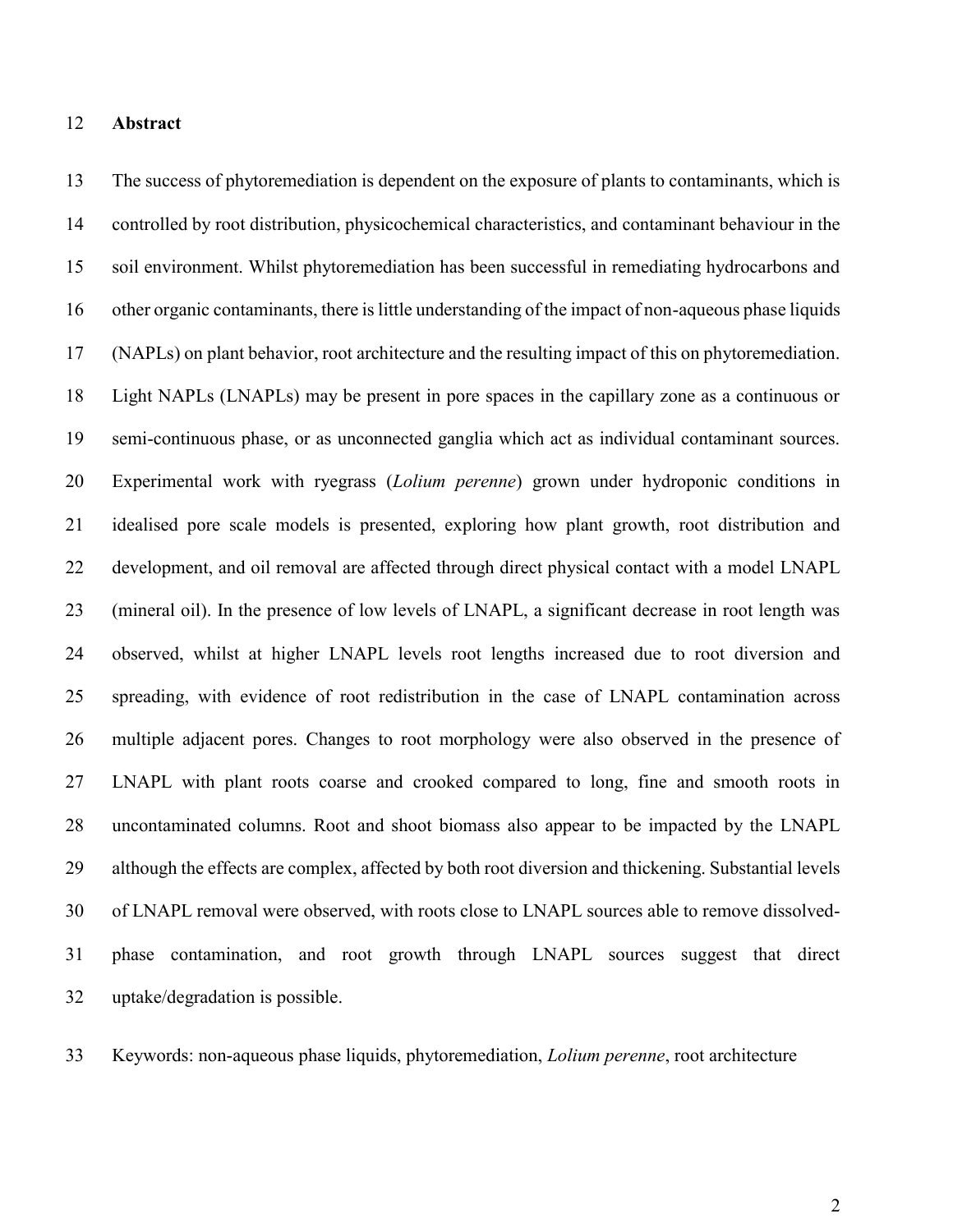

#### 36 **1. Introduction**

37 Phytoremediation is the treatment of environmental contamination through the use of plants to 38 clean up or contain contaminants in soil *in situ*. It has been used in the treatment of numerous 39 organic contaminants, with a number of different mechanisms postulated, including plant-40 associated direct uptake or metabolism (Gobelius et al., 2017; Wang et al., 2004), volatilization 41 (Limmer and Burken, 2016) or rhizosphere interactions (dos Santos and Maranho, 2018). In all 42 cases, however, the interaction between contamination and the plant root system is central to the 43 success of the treatment. Many organic contaminant species are relatively insoluble in water, and 44 so are commonly refered to as non-aqueous phase liquids (NAPLs), a separate liquid phase to 45 groundwater which is relatively immobile, difficult to remediate and a persistent and recalcitrant 46 source of dissolved phase contamination which pose serious management challenges (Tomlinson 47 et al., 2017). Light non-aqueous phase liquids (LNAPLs), such as fuel oils , are less dense than 48 water and so are commonly present in the capillary zone and around the phreatic surface. They are 49 therefore likely to interact with plant root systems and so could be considered targets for 50 phytoremediation but to date there has been little consideration of the impact of NAPLs on plant 51 roots, or *vice versa*. Their physical distribution may be complex, with scenarios ranging from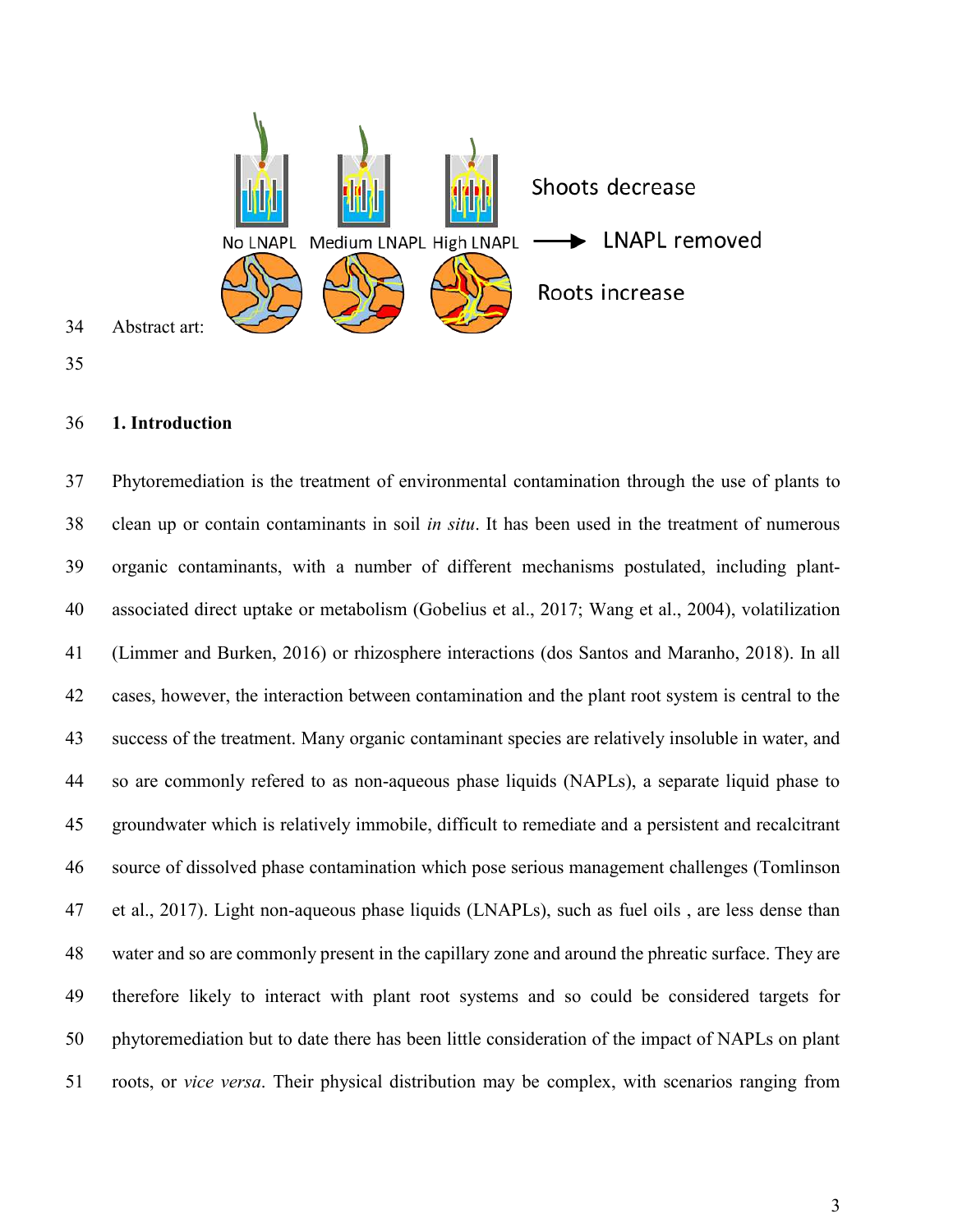52 larger zones of continuous NAPL contamination to small unconnected individual ganglia isolated 53 in single pore spaces with the latter becoming more common as the contaminant source ages.

54 Interaction between the plant rhizosphere and contaminants is essential for remediation – the 55 potential for plants to clean up dissolved phase contamination is well established as these are 56 mobile and easily taken up by roots or microorganisms. The ability of various species to 57 phytoremediate oil contamination at levels where NAPLs would be expected has also been 58 demonstrated (Hunt et al., 2018; Lu et al., 2010). However, the interaction of LNAPLs with roots, 59 and their effect on root development and morphology, plant growth and subsequent contaminant 60 behavior is yet to be established. For example, NAPLs may hinder root development and instigate 61 root avoidance of NAPL-contaminated pores or zones, but roots in close proximity to NAPLs may 62 be able to reduce dissolved-phase contamination through mechanisms including uptake and 63 rhizodegradation such that non-equilibrium conditions arise, causing relatively rapid dissolution 64 of the NAPL. It may even be the case that roots and the rhizosphere interact with the NAPL to 65 bring about its removal or breakdown directly. The impact of likely NAPL-forming contaminants 66 on roots has been considered previously (Vázquez-Cuevas et al., 2018), but the impact of the 67 physical form of the chemical, and therefore the presence or absence of NAPL, was not addressed. 68 Roots of plants in soil mixed with heavy oil were found to be coarse and injured (Franco et al., 69 2011; Naidoo, 2016) with increased root diameter commonly observed. Effects of oils or similar 70 contaminants that are known or likely to impact upon root morphology include decreased hydraulic 71 conductivity due to heavy oil blocking flow paths (Khamehchiyan et al., 2007), higher soil 72 temperature due to darker soil causing increased absorption of heat (Balks et al., 2002), increased 73 mechanical impedance (Merkl et al., 2005), water deficiency causing drought stress (Merkl et al., 74 2005), or increased competition for nutrients such as phosphorus with microorganisms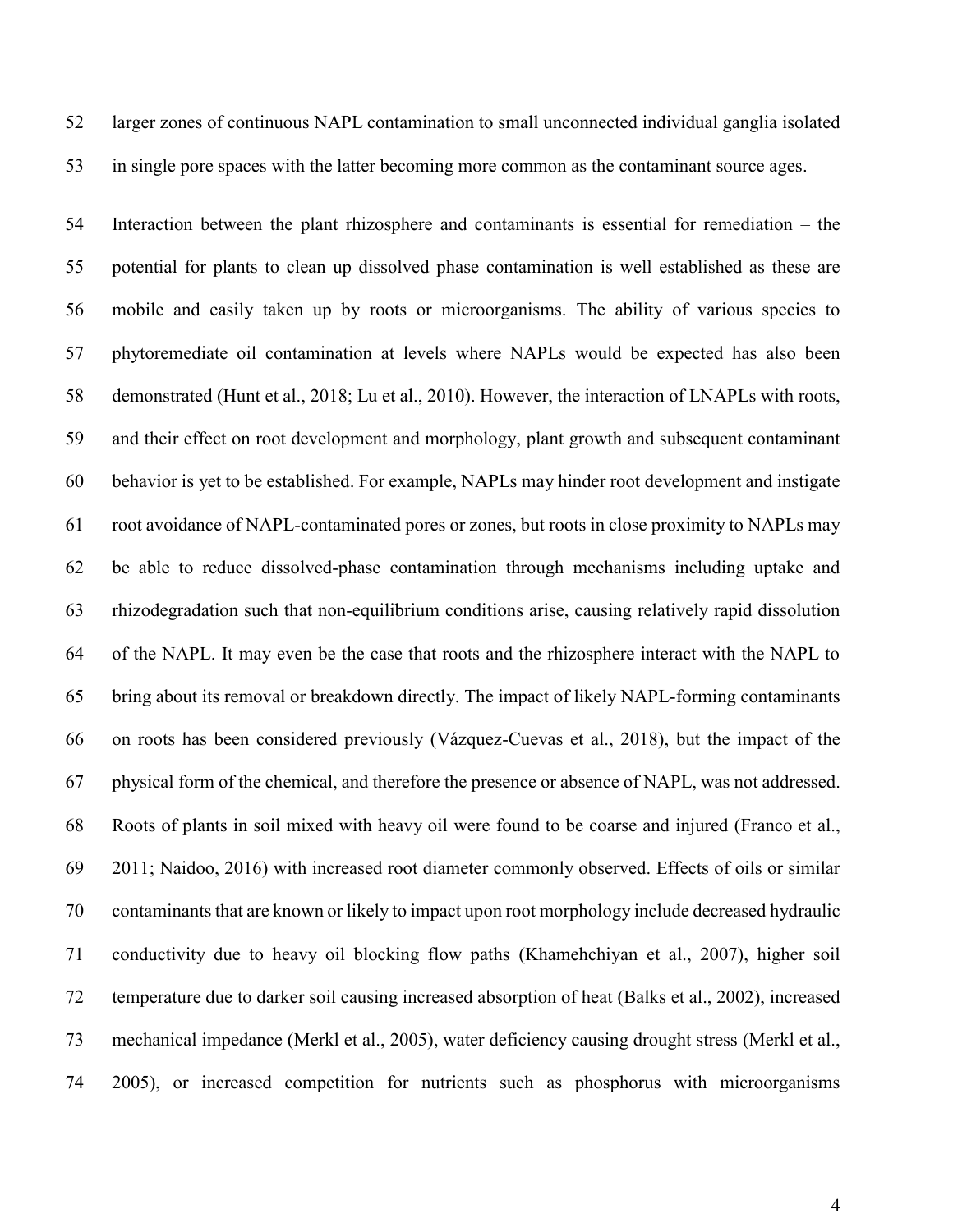75 biodegrading the oil (Merkl et al., 2005). However, the actual mechanisms of the multiphase 76 interactions of plant, soil minerals, soil pore liquid and soil pore gas with NAPL contaminants in 77 the rhizosphere remain ill-defined.

78 The principal aim of this study is to explore how root growth and distribution is affected through 79 physical proximity to an LNAPL in the pore space. Root distribution patterns of ryegrass plants 80 were observed within artificial pores both with and without LNAPL contamination under 81 hydroponic conditions in 3D-printed pore-scale rhizoboxes. In addition, the spatial distribution of 82 NAPL contamination loss is related to the spatial distribution of roots. Quantitative and semi-83 quantitative measurements for root growth, root morphology in a particular column, NAPL loss, 84 shoot height and root length were measured over time, and root and shoot biomass determined at 85 the end of the experimental trial. Preliminary results from a small part of this work have been 86 reported in Oniosun et al. (2018).

87

#### 88 **2. Materials and methods**

89 Mineral oil (Fisher Bio-Reagents) was chosen as the model LNAPL as it has low volatility and 90 water solubility meaning mechanisms of contaminant loss other than through 91 bio/phytoremediation are minimised. Mineral oil is a non-aromatic, slightly toxic hydrocarbon 92 with a density of 0.83 Mg/m<sup>3</sup> and viscosity of 33.5 x  $10^{-3}$  Pa.s. The colorant Oil Red O (Sigma-93 Aldrich) was added to the mineral oil at a concentration of 50mg/L to enhance oil visibility 94 allowing the movement and location of the LNAPL to be detected (Page et al., 2007). Perennial 95 ryegrass (*Lolium perenne*, obtained from Boston Seeds, UK) was chosen as the model 96 phytoremediation agent because of its proven capability to remediate organic contaminants (Rezek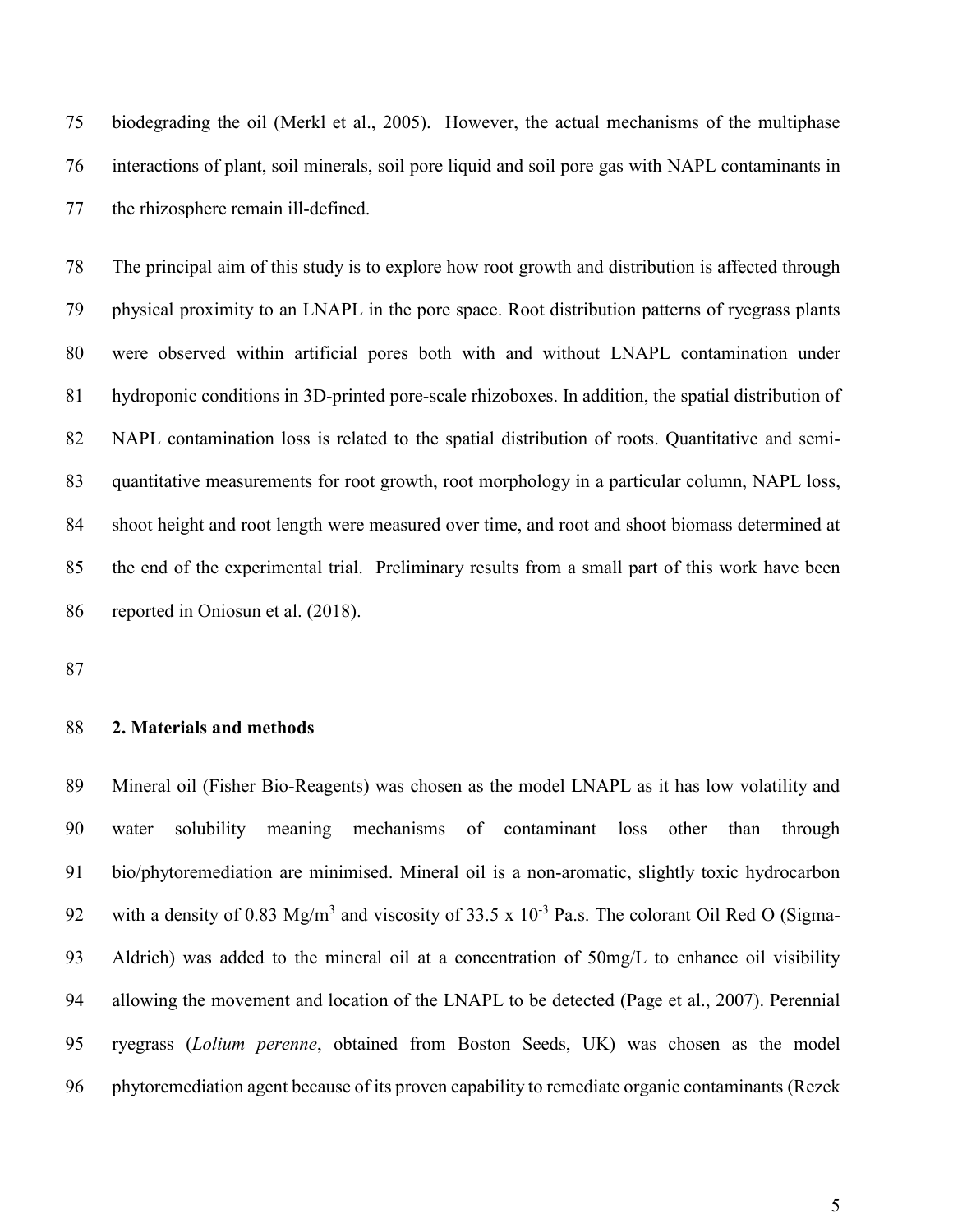97 et al., 2008). The plant growth solution, used as the aqueous phase, was quarter strength 98 Hoagland's solution (2.5 g/L Hoagland's No.2 Basal Salt Mixture (Sigma-Aldrich, UK) in 99 deionized water).

#### 100 **2.1 Apparatus**

101 Plants were grown under hydroponic conditions in pore-scale 3D-printed rhizoboxes (Figure 1). 102 These were printed from polylactic acid (PLA) on an Ultimaker 3D printer. Each box had PLA 103 back, side walls, base and three partitions (15 mm by 1 mm by 2mm) creating four equally spaced 104 columns (1.75 mm wide and 2.0 mm thick) above a 2.5 mm deep open void. Above these, a V-105 shaped seed housing was created to ensure consistent location of a single seed for germination and 106 plant growth. To allow visual observation of plant development, acetate sheets (26 x 15 x 1 mm) 107 were bonded to the rhizobox front with cyanoacrylate glue and sealed with LS-X jointing 108 compound and external leak sealer ensuring water and oil tightness. Each sheet was placed to leave 109 a 2mm gap at the base of the box, allowing nutrient solution movement to and from an external 110 reservoir.

111 Rhizobox materials were tested for their potential to impact upon experimental observations 112 through oil absorption. Polylactic acid filament and acetate film samples were found to absorb 113 1.14 and 0.02% mineral oil by mass on average, although this is a conservative measure and likely 114 to be lower.

#### 115 **2.2 Experimental design**

116 Ten contamination scenarios were considered as shown in Table 1 and comprise all possible 117 combinations of oil contamination in the four columns (note that combinations that are 118 'reflections' of others, e.g. oil in columns 2 and 4 rather than 1 and 3, are considered to be identical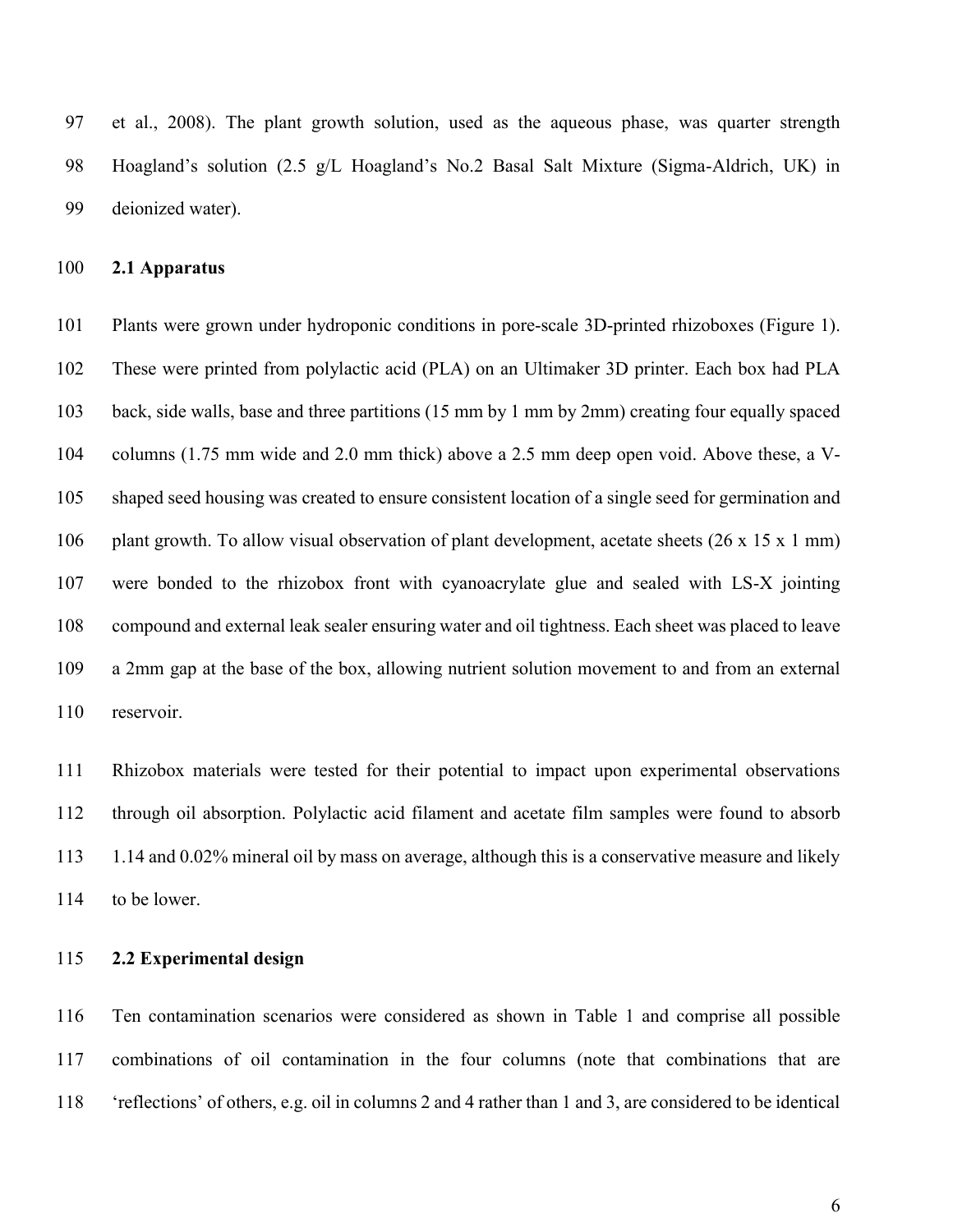119 and were not tested). Scenario 10 is a no-oil control to which other scenarios can be compared. 120 The ten scenarios were considered to give a practical representation of the state of LNAPL in pore 121 spaces in the capillary zone, and could be considered as a continuous or semi-continuous phase, 122 or as unconnected ganglia. The gap between the planted seed and the contaminant and/or fluid 123 allows germination and initial establishment of ryegrass in all scenarios, as this can be affected by 124 phytotoxicity of organic contaminants (Adam and Duncan, 2002). Moreover, it was designed for 125 the root to grow freely and not be forced into any of the columns, since it has been shown that 126 deeper contaminated layers allow for better initial root establishment (Kechavarzi et al., 2007). 127 Five replicates were tested for each of the ten scenarios.

#### 128 **2.3 Sample preparation and rhizobox arrangements**

129 The fifty rhizoboxes were affixed to the base of a 660 (W) x 650 (D) x 210 mm (H) plastic 130 container, which acted as a reservoir of nutrient solution. The reservoir container was filled with 131 3500 ml of the nutrient solution (quarter-strength Hoagland's No. 2 Basal Salt Mixture, Sigma 132 Aldrich, UK), maintaining the height of nutrient solution in the rhizoboxes at 18 mm above the 133 lowest point of the base with no oil present. When oil was present, the upper surface of the oil 134 layer was at a height of 20 mm above this point. A Mariotte bottle supplied nutrient solution to the 135 reservoir when necessary to maintain a constant fluid level within the rhizoboxes and surrounding 136 reservoir. The reservoir fluid was pumped through an ultraviolet water steriliser (Vecton 120 137 Nano) at around 5 ml per minute (one volume per 11.7 hours) to control microbial growth. The 138 pH was checked daily to ensure that it was maintained between the range of  $5.3 - 6.5$  to maximise 139 nutrient solubility. Airborne microbial contamination and water loss to evaporation were 140 minimized by a purpose-made plastic cloche with vents to allow air circulation. The container and 141 cloche were contained within a transparent PVC tunnel greenhouse.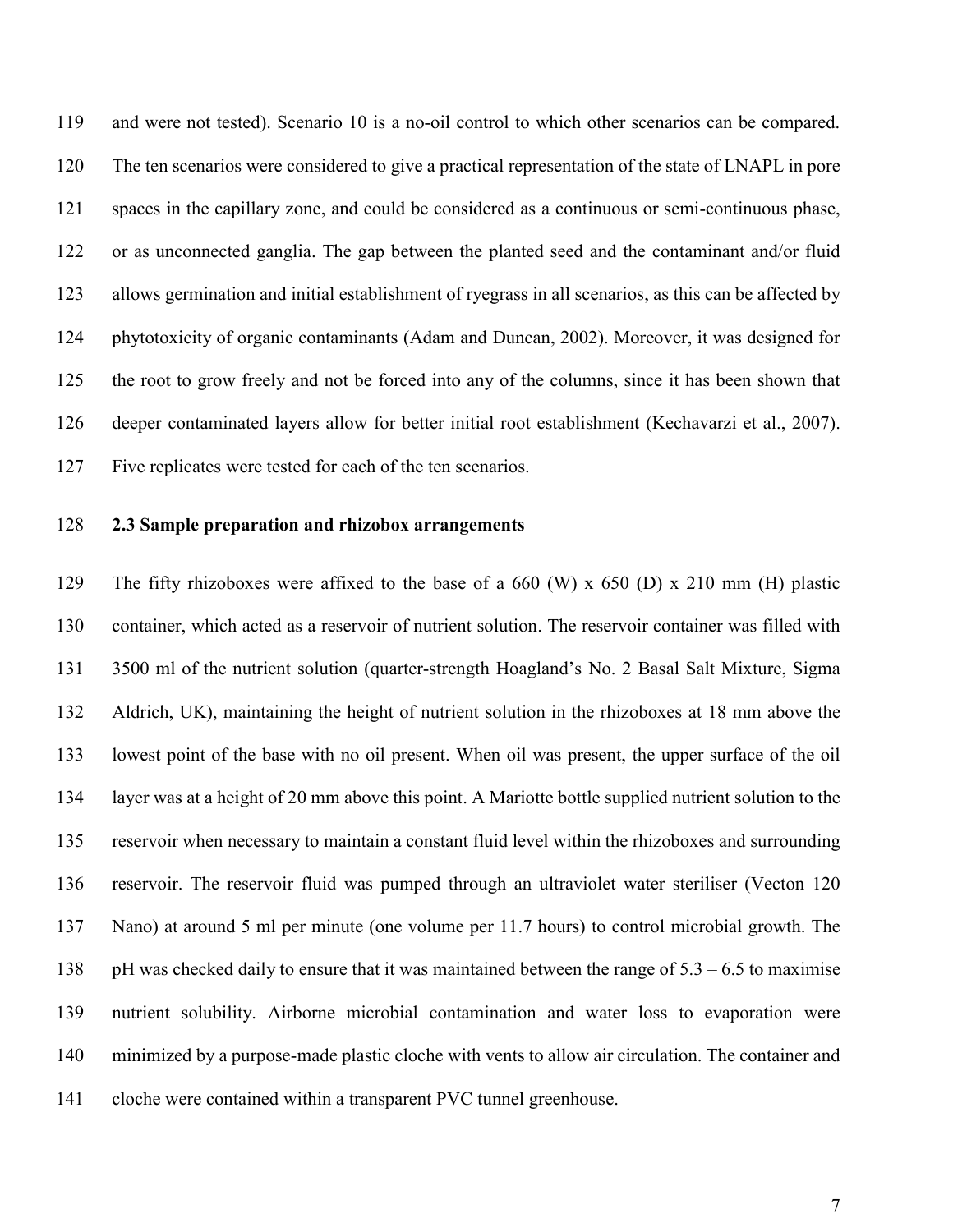142 Ten microliters of coloured mineral oil was deposited on the nutrient solution surface in all the 143 rhizobox columns designated as being contaminated by oil (Table 1) with a Hamilton 701RN 144 syringe. This gave an oil layer within the column of depth 2.9 mm. One seedling of perennial 145 ryegrass was placed into the seed housing, along with a small amount of cotton wool moistened 146 with quarter-strength Hoagland's solution.

147 The reservoir container was exposed to light provided by four 58 W cool white daylight spectrum 148 fluorescent tubes, placed 1500 mm above the rhizoboxes for 16 hours per day. A temperature data-149 logger was used to record the ambient temperature. Plant images were captured with a water 150 resistant 12 MP wide-angle digital camera, placed on a small camera stand located 15 cm from the 151 front of the rhizobox. A Softbox Twin-Head Continuous lighting kit, comprising 2 x continuous 152 single lamp heads (105W, 5500K daylight balanced Compact Fluorescent Light bulbs) with 153 integrated 50 cm x 70 cm softboxes was used as a broader light source.

#### 154 **2.4 Plant and Oil analysis**

155 The experiment lasted four weeks, with day 0 defined as the time of seeding. At 7, 14, 21 and 28 156 days, images were taken and observations made of root and shoot growth patterns and oil levels in 157 all rhizoboxes. Semi-quantitative measurements of root growth and distribution and oil loss were 158 made during the experiment as fully quantitative and accurate data could not be obtained for either 159 measurement without disturbing the specimen. The presence of roots in each column of each 160 rhizobox was assessed as *established* (score = 1, where the longest root was observed to reach a 161 depth of at least 14 mm below the seed housing (8 mm below the surface of the oil layer where 162 present), *limited* (score = 0.5, where the longest root has penetrated the oil layer and/or water 163 beneath but where the depth is less than 14 mm below the seed housing), and *none* (score = 0,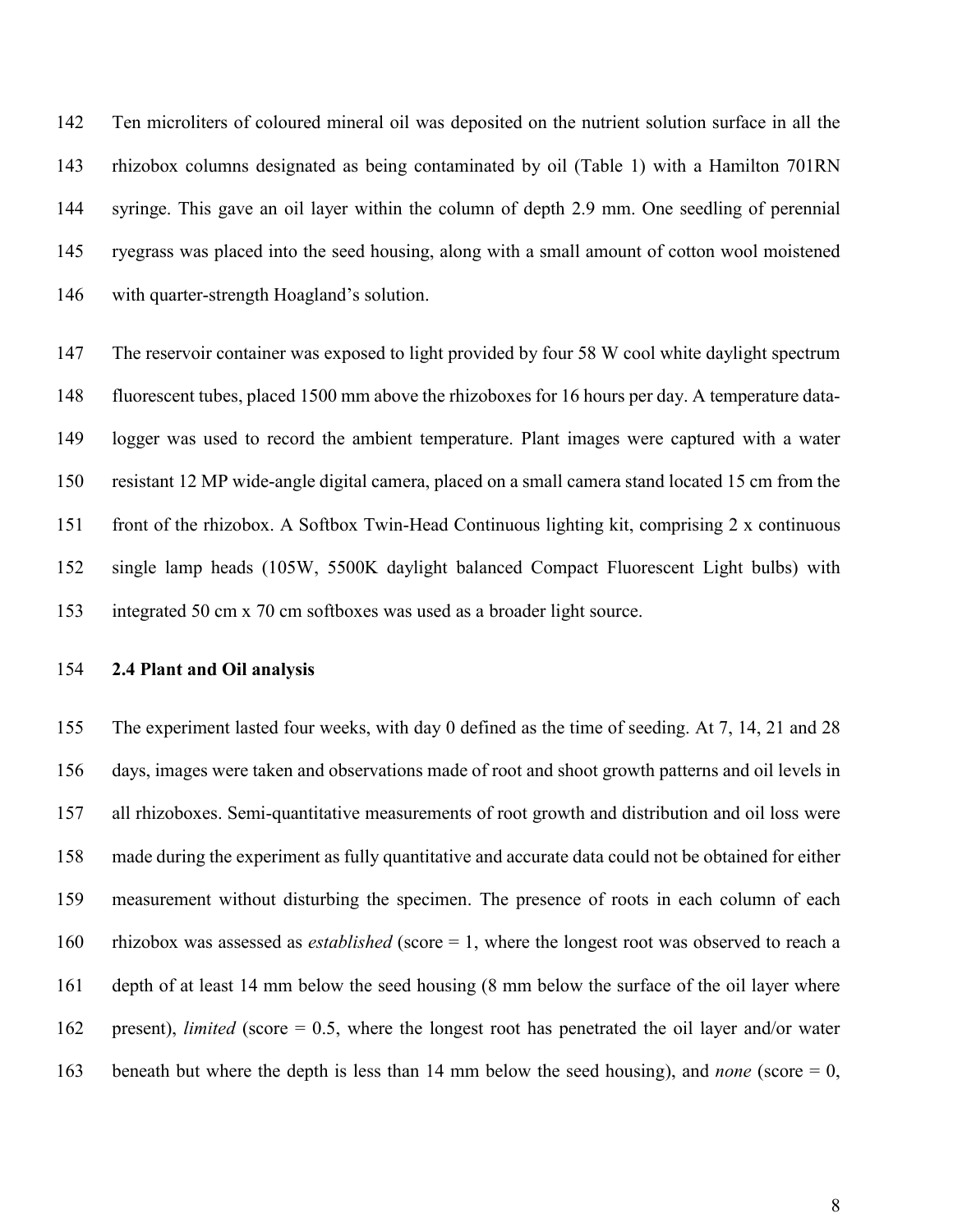164 where there is no root, or the root has not yet penetrated the oil and/or water layer). Similarly, oil 165 loss was categorized as *full* (score = 1, where there was no visible oil left), *partial* (score = 0.5, 166 where oil was visible but clearly reduced in thickness) or *none* (score = 0, where the oil has 167 remained at or near its initial volume, i.e. approximately 2.9mm, determined using scales attached 168 to each rhizobox). The root and shoot biomass were determined at the end of the experimental 169 growth trial by carefully washing the seedlings with de-ionized water and separating them into 170 shoots and roots at the crown (growing point). The fresh root and shoot samples were dried at 75ºC 171 for 24 hours and then weighed to determine the biomass production. Total root and shoot lengths 172 were determined by summing the total length of all roots or shoots in a replicate. The oil and root 173 scoring data was statistically examined using non-parametric t-tests. Quantitative shoot and root 174 data was statistically examined to determine the significance of differences between treatments, 175 calculated using analysis of variance (Minitab v.17). Significance was evaluated at the 95% 176 confidence level. Pairwise comparisons were made using the Tukey method, again at the 95% 177 confidence level, in order to determine the significance of differences between means.

178

#### 179 **3. Results and discussion**

180 Seedling germination and growth was found to be consistently good across all replicates in all 181 scenarios. Germination occurred in all rhizoboxes.

182 Figure 2 shows stacked root growth and oil loss scores at day 28. Each 'stack' includes the scores 183 from all five replicates, presented for each of the 4 columns in all ten scenarios. For example, if 184 full root growth or complete oil loss (i.e. score = 1) was observed in a particular column in all five 185 replicates, the bar will have a total index of 5. Stacked root growth bars are presented in order to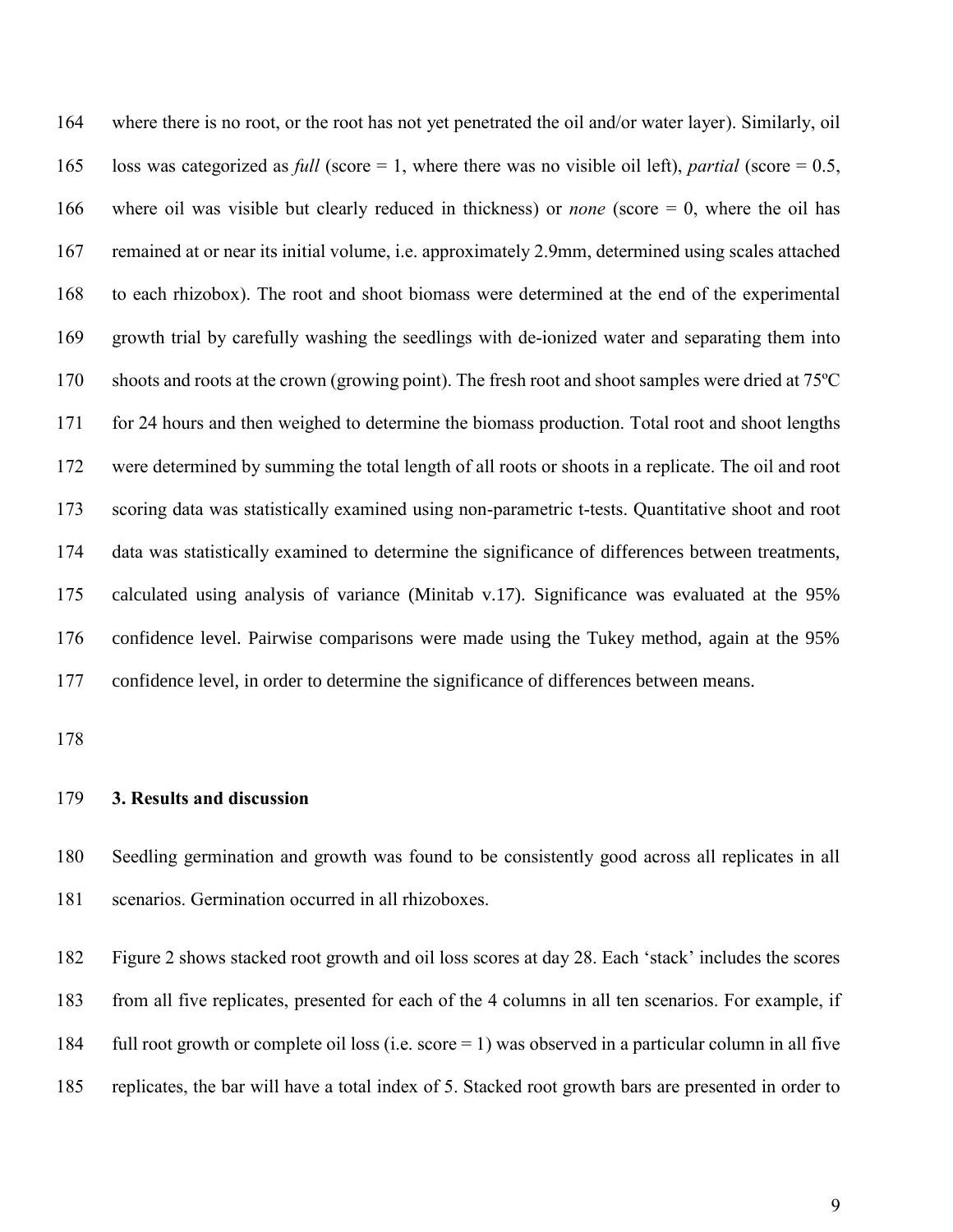186 graphically show the distribution of growth across all replicates as it was not found to be 187 sufficiently informative to present data as, for example, averages with error bars given the limited 188 number of possible scores in the raw data. In all scenarios, it is apparent that roots were spatially 189 located primarily in the two middle columns (columns 2 and 3) regardless of contaminant location, 190 indicating that roots tend to grow vertically downwards with little lateral spread initially, and that 191 this is largely unaffected by the presence of individual oil 'ganglia' in these columns. The roots 192 appear to coexist with the contaminants within oil-contaminated columns rather than avoiding 193 them. An effect of mineral oil on root growth is apparent in scenarios 7, 8 and 9 where three or all 194 four columns had oil, with root growth being considerably more evenly distributed across the 195 columns. The standard deviation of the root growth score across each rhizobox was determined as 196 a measure of root growth distribution across the different columns. For scenarios 1-6 and 10, this 197 value was typically between 0.4 and 0.6 (n = 35, with one outlier at 0.3), which may be expected 198 given the preponderance of growth in columns 2 and 3. For scenarios 7-9, this measure of root 199 growth distribution was typically between 0 and 0.3 (n = 15, with two outliers at 0.48), 200 demonstrating much more even growth. However, it is not simply the presence of oil in columns 201 2 and 3 which subsequently caused the plant to seek out new routes to the nutrient medium, as 202 scenario 4 had oil only in these columns and no diversion or spreading of roots was observed. 203 Instead, it is hypothesized that the larger oil presence in scenarios 7 to 9 led to higher levels of 204 *dissolved* mineral oil, at least transiently, and that it was this that limited growth in columns 2 and 205 3 and therefore caused root spreading. There is some evidence for this in that the root growth in 206 columns 2 and 3 of scenario 4 was found to be consistently higher than that in scenarios 7 to 9.

207 In oil contaminated columns, the presence of a root led to substantial oil loss (Figure 2) whereas 208 in plant-free experiments little or no oil loss was observed (results not presented). Even where little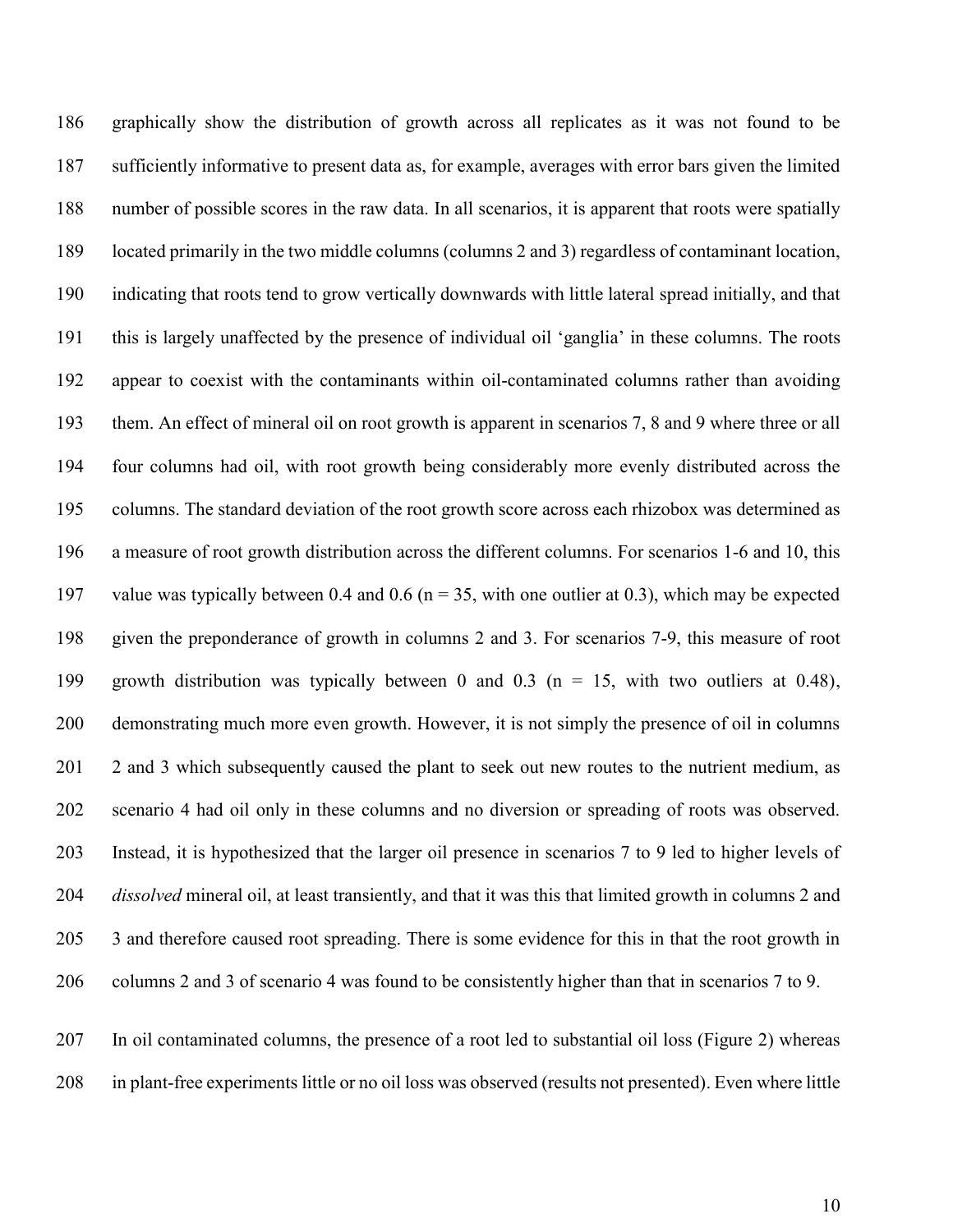209 or no root growth was observed in an oil-contaminated column, the oil still disappeared, albeit 210 more slowly than when a plant root was present. This suggests that oil removal occurred through 211 the actions of roots in adjacent columns, due to phytoremediation of the dissolved fraction of oil 212 leading to increased rates of oil dissolution. Greater oil loss was generally observed in scenarios 213 with less contamination overall, similar to the outcomes in other studies (Terzaghi et al., 2018; 214 Zengel et al., 2016). This may also be related to the possible phytoremediation of dissolved phase 215 oil, as if all roots contribute to remediation of all columns, a smaller amount of oil will generally 216 be remediated more quickly (Gouda et al., 2016).

217 The presence of oil in an individual column had only a small effect on the root growth within that 218 column (Figure 3). The average of the observed root growth indices for a given column with or 219 without oil for all five replicates and all ten scenarios are presented because the total number of 220 columns with and without oil are different and so a stacked plot (as in Figure 2) would not suffice 221 (e.g. there are more column 3s and 4s without oil than with it). Although the effect of oil is small, 222 in columns 2 and 3 there is apparently a small negative effect of the presence of oil on root growth 223 in individual columns (statistically significant in column 2 -  $p = 0.007$  for day 28 respectively). It 224 may be that the thickness of the oil layer was insufficient to affect the root growth significantly, 225 and that greater amounts of oil would have a larger effect. In addition, ryegrass has some tolerance 226 to oil contamination (McIntosh et al., 2017; Zhu et al., 2018).

227 Although the visual scoring of root length showed relatively little impact of increasing oil levels 228 on total root length across all columns in a particular scenario, it was observed that, in the oil-229 contaminated columns, plant roots were coarse and crooked, while those in uncontaminated 230 columns were long, fine and smooth. Slightly increased root growth with increasing oil levels was 231 observed in scenario 7 and 9 (oil in three or four columns), compared to the uncontaminated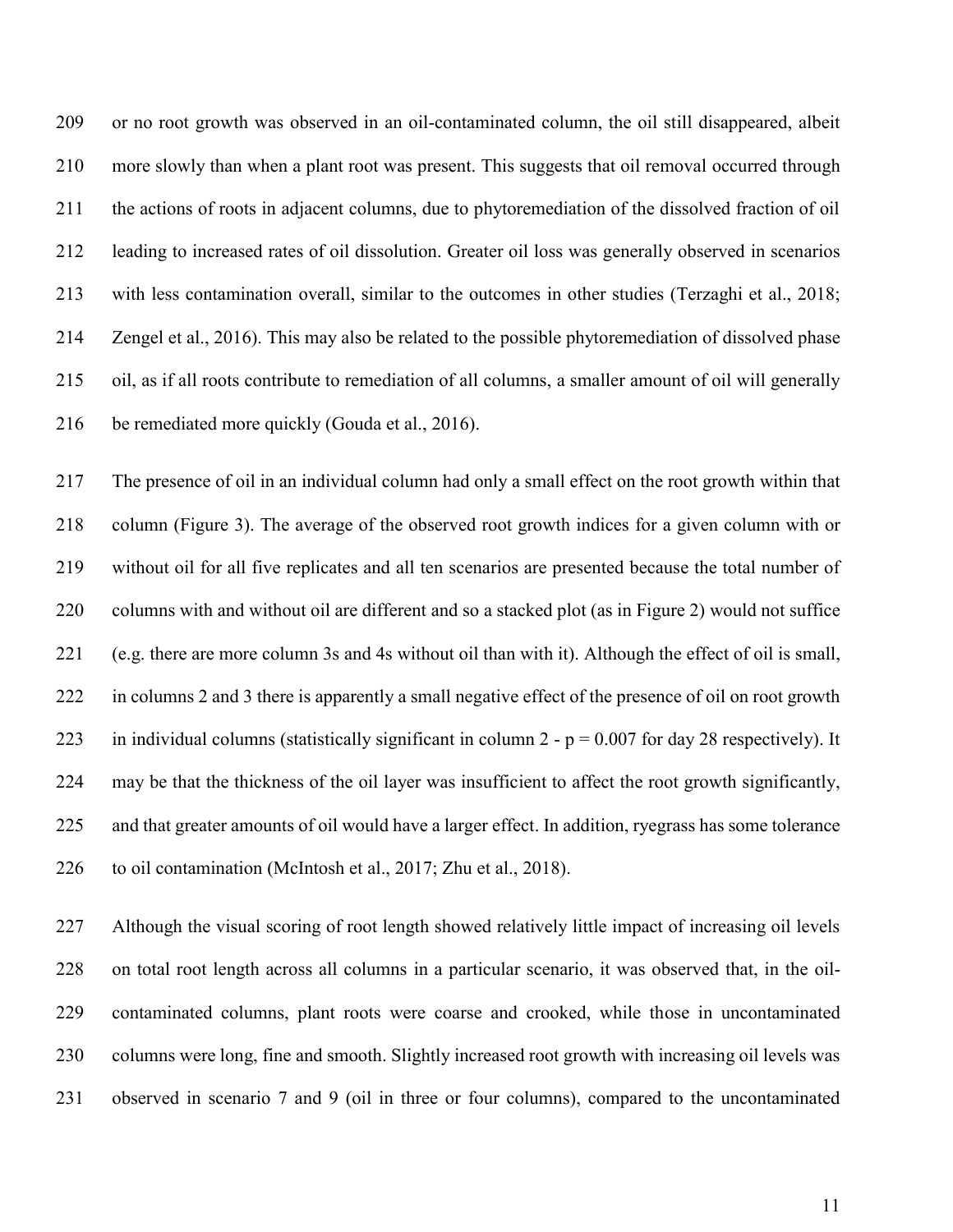232 scenario 10, and this may be a response of the plants to environmental stress, increasing the spread 233 of roots in an effort to find an uncontaminated route to nutrient supply. Root injuries and changes 234 in root architecture (length, thickness and branching) are commonly observed as a result of abiotic 235 stresses such as drought, salinity or metal contamination (Álvarez and Sánchez-Blanco, 2013; 236 Franco et al., 2011) although the actual impact is highly species dependent.

237 Figure 4 combines the root growth and oil loss data for columns where oil was present, for each 238 time point, and shows that root growth appears to be correlated to oil loss at days 14 and 21 – 239 increased root growth in columns 2 and 3 is matched by increasing levels of oil loss. It should be 240 noted that there is overlap of data points on this figure, because of the limited number of possible 241 values for both parameters. However, as time progressed there was some root growth and 242 concomitant oil loss in columns 1 and 4, though the oil loss was large for relatively small root 243 growth and in certain cases, oil was lost without any root growth in a column. This suggests that 244 enhanced removal of the low levels of dissolved phase mineral oil by established roots in columns 245 2 and 3 disrupts the equilibrium causing further mineral oil in all columns to dissolve, which in 246 turn is removed by the action of the roots and possibly attendant microorganisms.

247 Figure 5a shows the day 28 total root and shoot length for each scenario, averaged across all 248 replicates, whilst Figure 5b shows root and shoot biomass in a similar manner. There are trends in 249 the average values in each scenario which may be of relevance but these must be viewed with 250 caution given the high variability in the data. Analysis of variance indicated that there were no 251 statistically significant differences of root/shoot mass or shoot length between any scenarios. 252 Scenario 10, without any contamination, had the highest average total shoot length and mass as 253 might be expected, whilst the average values from scenarios 4, 7 and 9 were substantially lower. 254 The largest average root masses (Figure 5b) were also found in these scenarios, which are the ones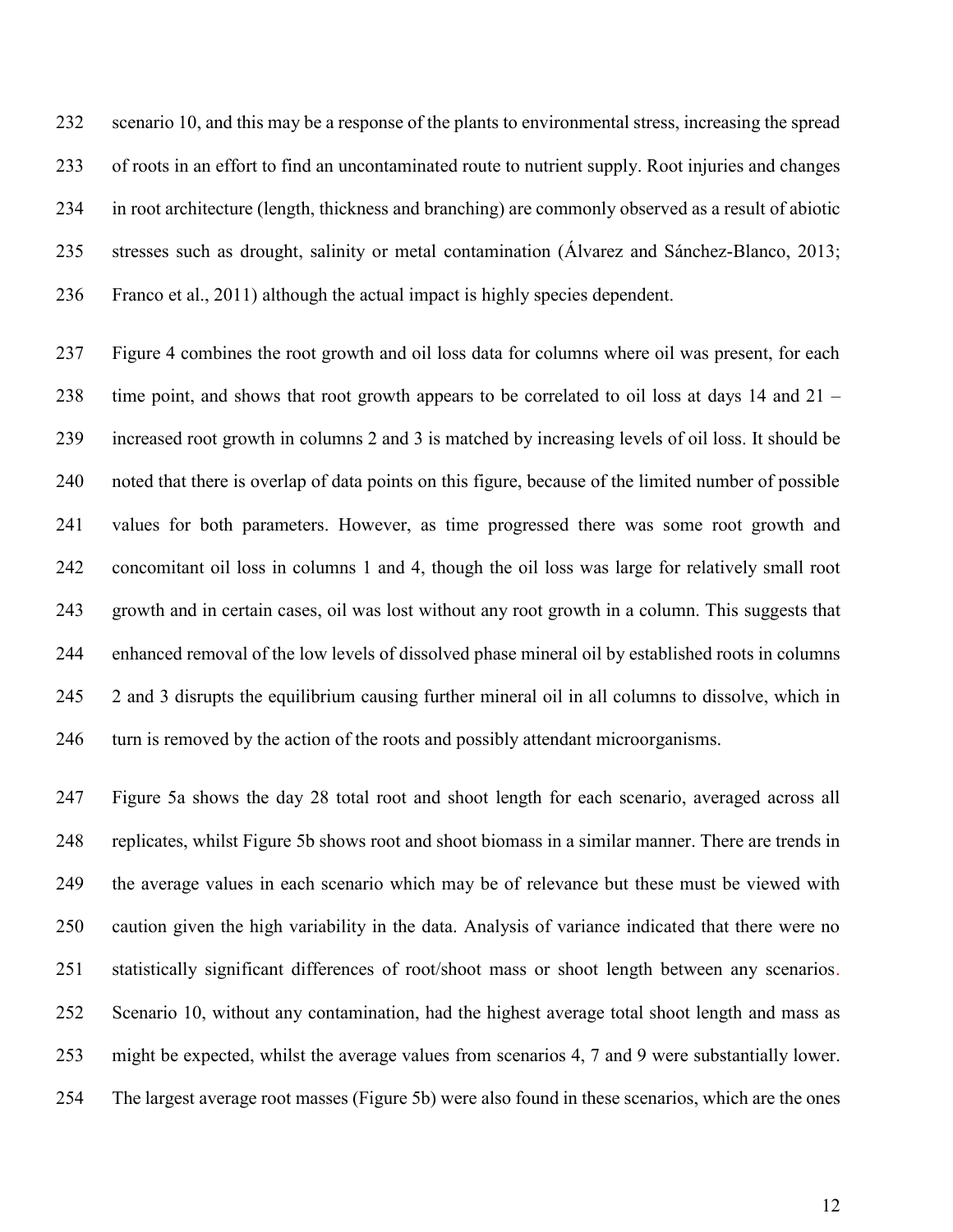255 with oil present in both central columns, so given the prevalence of root growth in these columns 256 it is perhaps not surprising that this has impacted upon plant shoot development. With roots, the 257 average total length in scenarios 7, 8 and 9 were not significantly different to the largest values in 258 scenario 10 whilst others were significantly lower (p=0.05 or above), which is indicative of the 259 greater distribution of root growth across all columns in these scenarios as noted earlier.

260 Although not statistically significant, the increase in average root biomass, compared to a 261 corresponding decrease in average shoot biomass, in response to increasing mineral oil suggests 262 the plant put more energy into root growth than shoot growth due to stress induced by oil 263 contamination. Oil can not only reduce the amount of water and oxygen available for plant growth 264 (Kaur et al., 2017) but also can interfere with plant-water relations by direct physical contact 265 (coating of root tissues) thus negatively affecting shoot growth (Razmjoo and Adavi, 2012). Such 266 phenomena affect the local biogeochemistry, for example changing nutrient dynamics (Xu and 267 Johnson, 1997) which in turn cause changes in root morphology similar to those observed here 268 (Franco et al., 2011; Hermans et al., 2006).

269 It is noted that soil texture and consequent variations in pore structure are likely to affect the 270 interaction between oil and root/rhizosphere in a real application. Such impacts have been explored 271 in more detail in Oniosun et al. (2018) and Oniosun (2019). They report an influence of the 272 presence of a fine-grained particle fraction on the location of oil within the pore space and discuss 273 potential changes in contaminant bioavailability and transport in the larger pores impacting how 274 toxic compounds can migrate in the soil and inhibit water and nutrients from reaching the 275 rhizosphere thereby reducing the supply of oxygen, moisture, and nutrients which may lead to root 276 damage or death. Such variations in soil texture might give plant roots greater accessibility to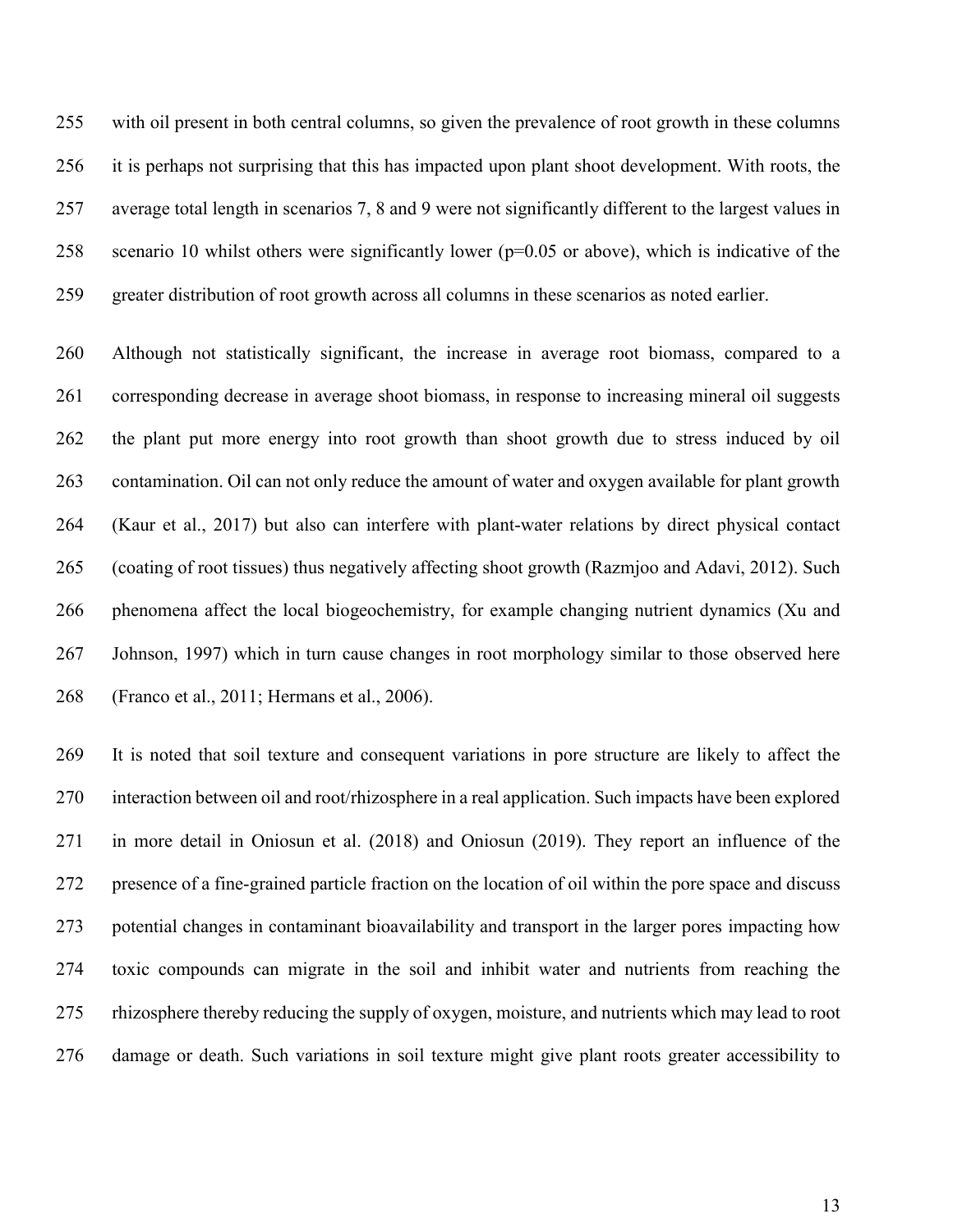277 larger pores in coarser soils meaning increased accessibility to nutrients and moisture in the 278 rhizosphere (Mitton et al., 2014), therefore a lesser adverse effect on plant root growth.

279 It has been previously found that mineral oil negatively affects plant root architecture (thickness, 280 length and branching) as a result of injuries caused by contamination (Vervaeke et al., 2003). 281 Studies have observed increased root biomass in mineral oil-treated soil, attributed to a typical 282 plant response to the reduced rhizosphere mycorrhiza and nutrient deficiency due to oil 283 contamination (Heinonsalo et al., 2000). Poorter and Nagel (2000) concluded that plants respond 284 to a decrease in below ground nutrients with increased allocation of biomass to roots and a 285 reduction in above-ground resources (e.g. sunlight) with increased allocation of biomass to shoots. 286 This effect resulted in coarser roots, expressed in increased average root diameter with a reduction 287 in specific root length, but a larger surface area. Greater phytodegradation of organic contaminants 288 has previously been related to higher specific root surface area (Ahmad et al., 2012; Merkl et al., 289 2005).

290

#### 291 **4. Conclusions**

292 In contaminated soils light NAPLs may be present in pore spaces in the capillary zone as a 293 continuous or semi-continuous phase, or as unconnected ganglia which act as individual 294 contaminant sources, providing a long-term supply of dissolved phase contamination. A laboratory 295 experiment to provide evidence of the impact of LNAPL distribution in the pore space on root 296 growth distribution was performed. Oil levels and root growth was monitored on a regular basis, 297 and the resulting contaminant loss, root morphology, root, and shoot biomass analysed. Good 298 levels of consistency in germination and growth were found across all experiments.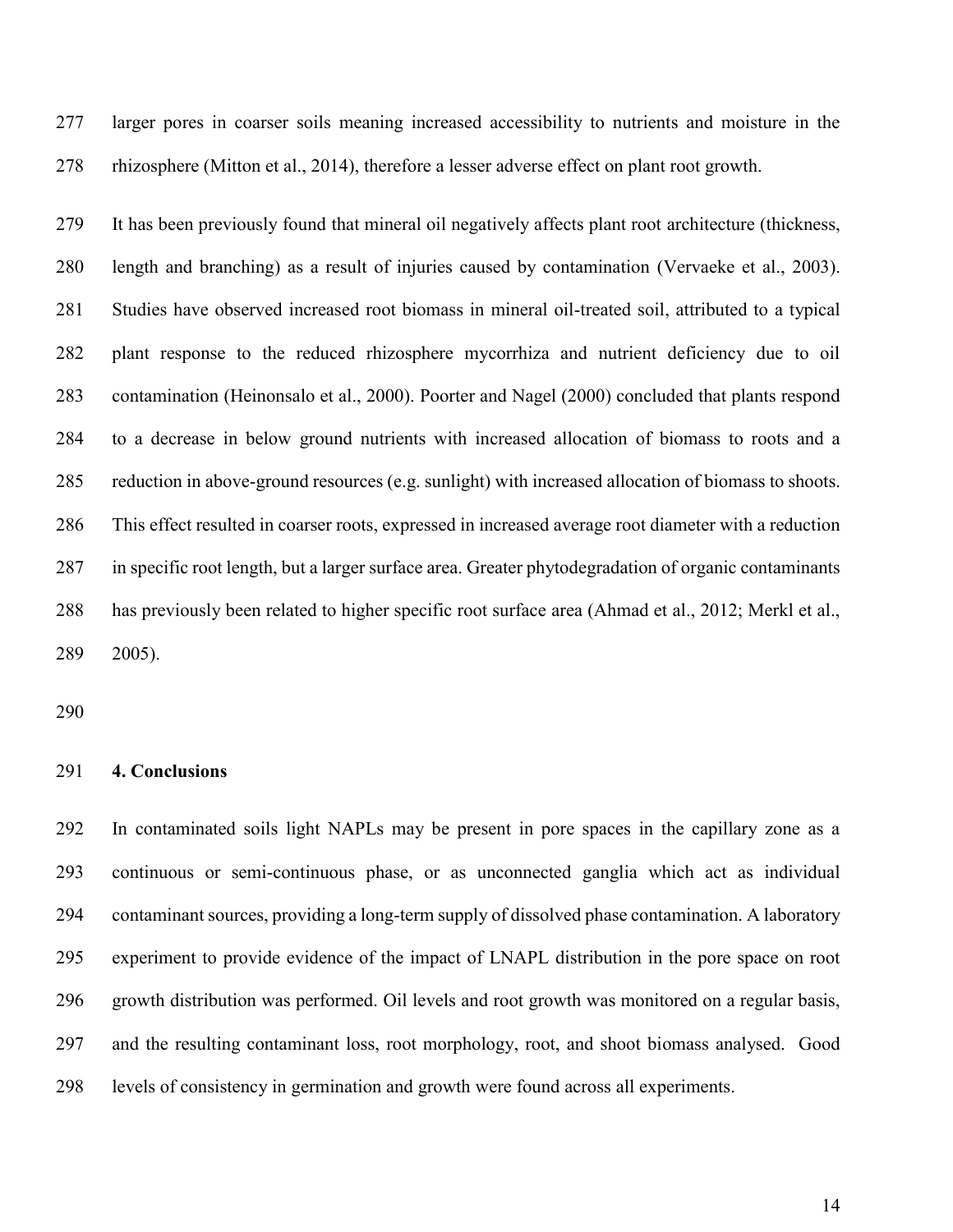299 It is apparent from comparisons of oil loss in contaminated columns with the presence of a root to 300 that in plant-free experiments that phytoremediation of dissolved phase contamination accelerates 301 the dissolution of LNAPLs into adjacent groundwater and thus can indirectly destroy these 302 persistent contaminant sources considerably more rapidly than by natural attenuation alone. Any 303 contribution from direct interaction between root and NAPL has not been conclusively 304 demonstrated here, but direct uptake of hydrocarbons is known to be possible (Hunt et al., 2018) 305 although likely to be slower than dissolved phase effects. In general, greater oil loss was observed 306 in scenarios with lower levels of overall contamination. Indeed, the presence of NAPL does not 307 prevent growth of a root within a pore, with a preference for vertical downwards root growth 308 dominating, allowing co-existence and therefore more rapid NAPL removal (either directly, 309 indirectly or both) than would otherwise be the case. The impact of NAPL on root architecture is 310 clear, with greater distribution of root growth with more extensive NAPL coverage (thought to be 311 caused by increased access to dissolved phase oil) and changes to individual root morphology. 312 Impact on the plant as a whole was detrimental, with considerably reduced above ground biomass 313 as well as the changes to the roots. The observed increase in root biomass and a corresponding 314 decrease in shoot biomass in the presence of increasing levels of LNAPL indicates plants diverting 315 energy into root growth from shoot growth due to stress induced by oil contamination. This study 316 gives valuable direct evidence on how plant growth, root distribution and development, and oil 317 removal are affected through direct physical contact with LNAPL

318

319 **Acknowledgements**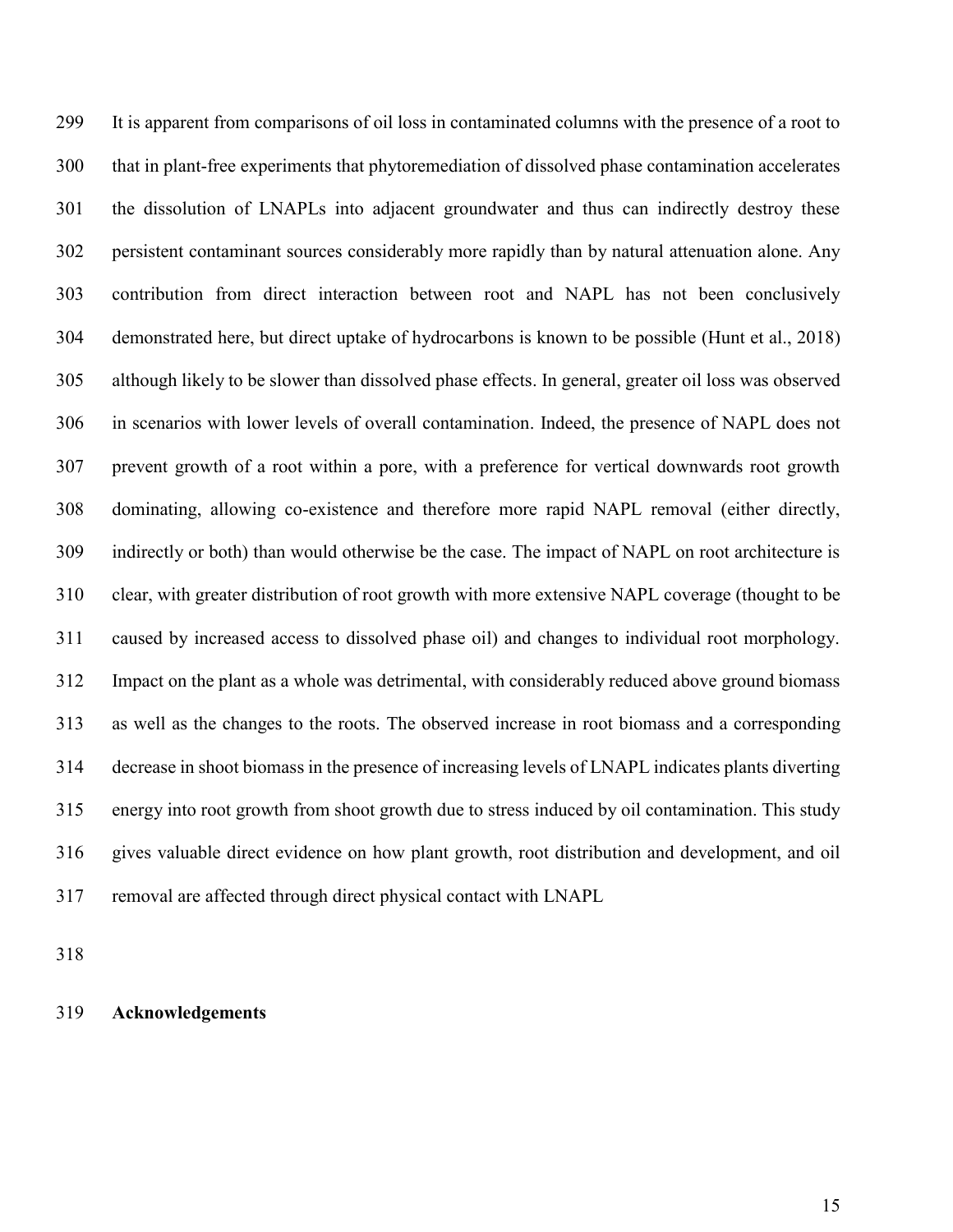- 320 The first author gratefully acknowledges moral support and encouragement from Powell Dobson
- 321 Architects Ltd, Cardiff.

- 323 **Funding**
- 324 The first author was supported by Blowsome Estate Nig. Ltd (no grant number).
- 325

#### 326 **References**

- 327 Adam, G., Duncan, H., 2002. Influence of diesel fuel on seed germination. Environ. Pollut. 120, 328 363-370, [https://doi.org/10.1016/S0269-7491\(02\)00119-7.](https://doi.org/10.1016/S0269-7491(02)00119-7)
- 329 Ahmad, F., Iqbal, S., Anwar, S., Afzal, M., Islam, E., Mustafa, T., Khan, Q.M., 2012. Enhanced
- 330 remediation of chlorpyrifos from soil using ryegrass (Lollium multiflorum) and chlorpyrifos-
- 331 degrading bacterium Bacillus pumilus C2A1. J. Hazard. Mater. 237, 110-115,
- 332 [https://doi.org/10.1016/j.jhazmat.2012.08.006.](https://doi.org/10.1016/j.jhazmat.2012.08.006)
- 333 Álvarez, S., Sánchez-Blanco, M.J., 2013. Changes in growth rate, root morphology and water
- 334 use efficiency of potted Callistemon citrinus plants in response to different levels of water
- 335 deficit. Scientia horticulturae 156, 54-62, [https://doi.org/10.1016/j.scienta.2013.03.024.](https://doi.org/10.1016/j.scienta.2013.03.024)
- 336 Balks, M.R., Paetzold, R.F., Kimble, J.M., Aislabie, J., Campbell, I.B., 2002. Effects of
- 337 hydrocarbon spills on the temperature and moisture regimes of Cryosols in the Ross Sea region.
- 338 Antarct. Sci. 14, 319-326, [https://doi.org/10.1017/S0954102002000135.](https://doi.org/10.1017/S0954102002000135)
- 339 dos Santos, J.J., Maranho, L.T., 2018. Rhizospheric microorganisms as a solution for the
- 340 recovery of soils contaminated by petroleum: A review. J. Environ. Manage. 210, 104-113, 341 [https://doi.org/10.1016/j.jenvman.2018.01.015.](https://doi.org/10.1016/j.jenvman.2018.01.015)
- 342 Franco, J., Bañón, S., Vicente, M., Miralles, J., Martínez-Sánchez, J., 2011. Root development in
- 343 horticultural plants grown under abiotic stress conditions–a review. J Hortic Sci Biotechnol 86,
- 344 543-556, [https://doi.org/10.1080/14620316.2011.11512802.](https://doi.org/10.1080/14620316.2011.11512802)
- 345 Gobelius, L., Lewis, J., Ahrens, L., 2017. Plant uptake of per-and polyfluoroalkyl substances at a
- 346 contaminated fire training facility to evaluate the phytoremediation potential of various plant
- 347 species. Environ. Sci. Technol. 51, 12602-12610, [https://doi.org/10.1021/acs.est.7b02926.](https://doi.org/10.1021/acs.est.7b02926)
- 348 Gouda, A.H., El-Gendy, A.S., El-Razek, T.M.A., El-Kassas, H.I., 2016. Evaluation of
- 349 phytoremediation and bioremediation for sandy soil contaminated with petroleum hydrocarbons.
- 350 International Journal of Environmental Science and Development 7, 490,
- 351 [http://www.ijesd.org/vol7/826-X0052.pdf.](http://www.ijesd.org/vol7/826-X0052.pdf)
- 352 Heinonsalo, J., Jørgensen, K.S., Haahtela, K., Sen, R., 2000. Effects of Pinus sylvestris root
- 353 growth and mycorrhizosphere development on bacterial carbon source utilization and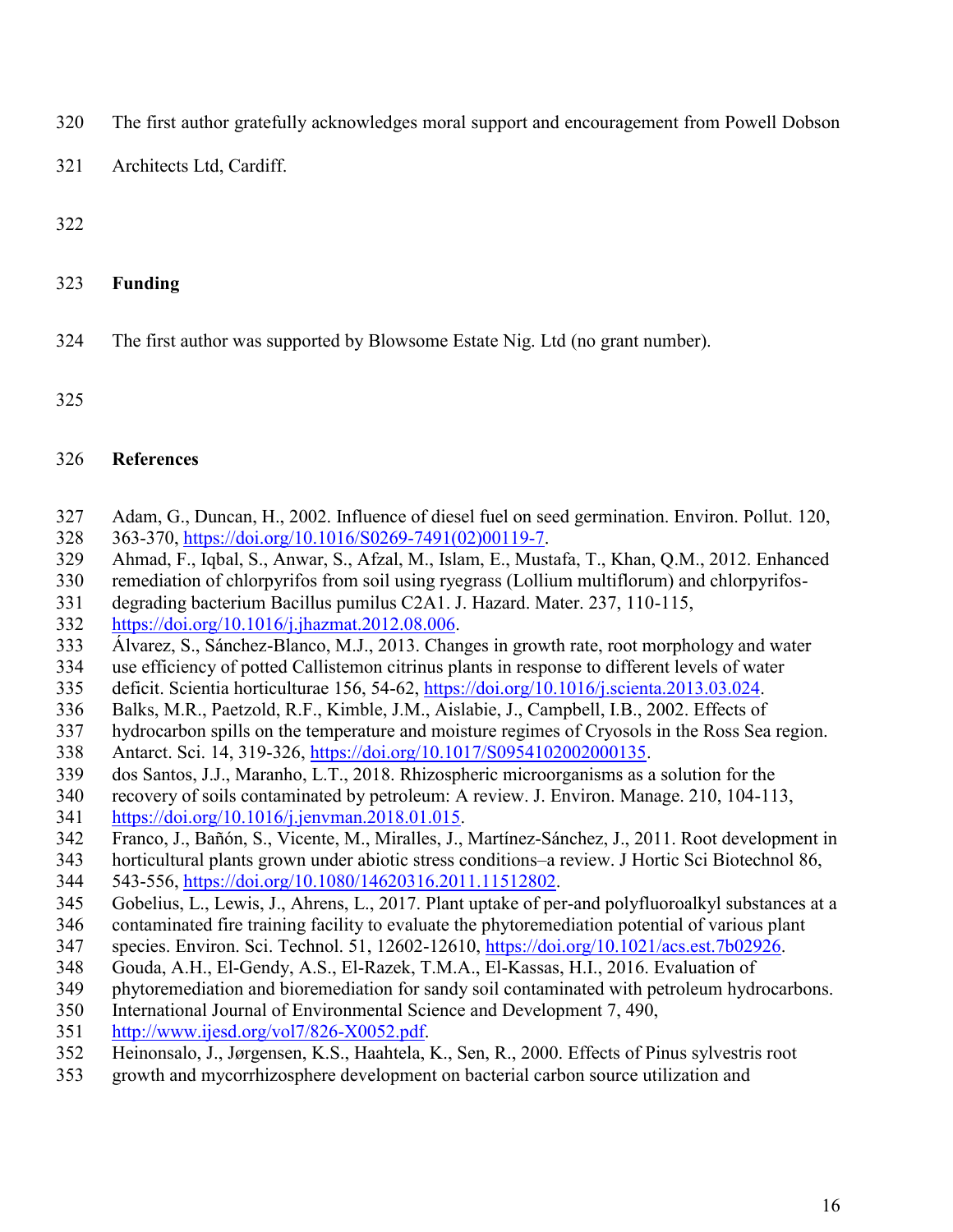- 354 hydrocarbon oxidation in forest and petroleum-contaminated soils. Can. J. Microbiol. 46, 451-
- 355 464, [https://doi.org/10.1139/w00-011.](https://doi.org/10.1139/w00-011)
- 356 Hermans, C., Hammond, J.P., White, P.J., Verbruggen, N., 2006. How do plants respond to
- 357 nutrient shortage by biomass allocation? Trends Plant Sci. 11, 610-617,
- 358 [https://doi.org/10.1016/j.tplants.2006.10.007.](https://doi.org/10.1016/j.tplants.2006.10.007)
- 359 Hunt, L.J., Duca, D., Dan, T., Knopper, L.D., 2018. Petroleum hydrocarbon (PHC) uptake in
- 360 plants: A literature review. Environ. Pollut., [https://doi.org/10.1016/j.envpol.2018.11.012.](https://doi.org/10.1016/j.envpol.2018.11.012)
- 361 Kaur, N., Erickson, T.E., Ball, A.S., Ryan, M.H., 2017. A review of germination and early
- 362 growth as a proxy for plant fitness under petrogenic contamination—knowledge gaps and
- 363 recommendations. Sci. Total Environ. 603, 728-744,
- 364 [https://doi.org/10.1016/j.scitotenv.2017.02.179.](https://doi.org/10.1016/j.scitotenv.2017.02.179)
- 365 Kechavarzi, C., Pettersson, K., Leeds-Harrison, P., Ritchie, L., Ledin, S., 2007. Root
- 366 establishment of perennial ryegrass (L. perenne) in diesel contaminated subsurface soil layers. 367 Environ. Pollut. 145, 68-74, [https://doi.org/10.1016/j.envpol.2006.03.039.](https://doi.org/10.1016/j.envpol.2006.03.039)
- 368 Khamehchiyan, M., Charkhabi, A.H., Tajik, M., 2007. Effects of crude oil contamination on
- 369 geotechnical properties of clayey and sandy soils. Eng Geol 89, 220-229,
- 370 [https://doi.org/10.1016/j.enggeo.2006.10.009.](https://doi.org/10.1016/j.enggeo.2006.10.009)
- 371 Limmer, M., Burken, J., 2016. Phytovolatilization of Organic Contaminants. Environ. Sci.
- 372 Technol. 50, 6632-6643, [https://doi.org/10.1021/acs.est.5b04113.](https://doi.org/10.1021/acs.est.5b04113)
- 373 Lu, M., Zhang, Z., Sun, S., Wei, X., Wang, Q., Su, Y., 2010. The use of goosegrass (Eleusine
- 374 indica) to remediate soil contaminated with petroleum. Water, Air, Soil Pollut. 209, 181-189,
- 375 [https://doi.org/10.1007/s11270-009-0190-x.](https://doi.org/10.1007/s11270-009-0190-x)
- 376 McIntosh, P., Schulthess, C.P., Kuzovkina, Y.A., Guillard, K., 2017. Bioremediation and
- 377 phytoremediation of total petroleum hydrocarbons (TPH) under various conditions. Int. J.
- 378 Phytoremediation 19, 755-764, [https://doi.org/10.1080/15226514.2017.1284753.](https://doi.org/10.1080/15226514.2017.1284753)
- 379 Merkl, N., Schultze-Kraft, R., Infante, C., 2005. Phytoremediation in the tropics influence of
- 380 heavy crude oil on root morphological characteristics of graminoids. Environ. Pollut. 138, 86-91, 381 [https://doi.org/10.1016/j.envpol.2005.02.023.](https://doi.org/10.1016/j.envpol.2005.02.023)
- 382 Mitton, F.M., Miglioranza, K.S., Gonzalez, M., Shimabukuro, V.M., Monserrat, J.M., 2014.
- 383 Assessment of tolerance and efficiency of crop species in the phytoremediation of DDT polluted 384 soils. Ecol. Eng. 71, 501-508, [https://doi.org/10.1016/j.ecoleng.2014.07.069.](https://doi.org/10.1016/j.ecoleng.2014.07.069)
- 385 Naidoo, G., 2016. Mangrove propagule size and oil contamination effects: Does size matter?
- 386 Mar. Pollut. Bull. 110, 362-370, [https://doi.org/10.1016/j.marpolbul.2016.06.040.](https://doi.org/10.1016/j.marpolbul.2016.06.040)
- 387 Oniosun, S., Harbottle, M., Tripathy, S., Cleall, P., 2018. Phytoremediation of Light Non-
- 388 Aqueous Phase Liquids, Proceedings of the 8th International Congress on Environmental
- 389 Geotechnics; Zhan, L., Chen, Y., Bouazza, A., Eds., Springer: Singapore, pp. 788-795,
- 390 [https://doi.org/10.1007/978-981-13-2221-1\\_89.](https://doi.org/10.1007/978-981-13-2221-1_89)
- 391 Oniosun, S.A., 2019. Phytoremediation of LNAPLs and Residual Oils in the Vadose Zone and
- 392 Capillary Fringe. School of Engineering, Cardiff University United Kingdom,
- 393 [https://ethos.bl.uk/OrderDetails.do?uin=uk.bl.ethos.775010.](https://ethos.bl.uk/OrderDetails.do?uin=uk.bl.ethos.775010)
- 394 Page, J.W.E., Soga, K., Illangasekare, T., 2007. The significance of heterogeneity on mass flux
- 395 from DNAPL source zones: An experimental investigation. J. Contam. Hydrol. 94, 215-234, 396 [https://doi.org/10.1016/j.jconhyd.2007.06.004.](https://doi.org/10.1016/j.jconhyd.2007.06.004)
- 397 Poorter, H., Nagel, O., 2000. The role of biomass allocation in the growth response of plants to
- 398 different levels of light, CO2, nutrients and water: a quantitative review. Funct. Plant Biol. 27,
- 399 1191-1191, [https://doi.org/10.1071/PP99173\\_CO.](https://doi.org/10.1071/PP99173_CO)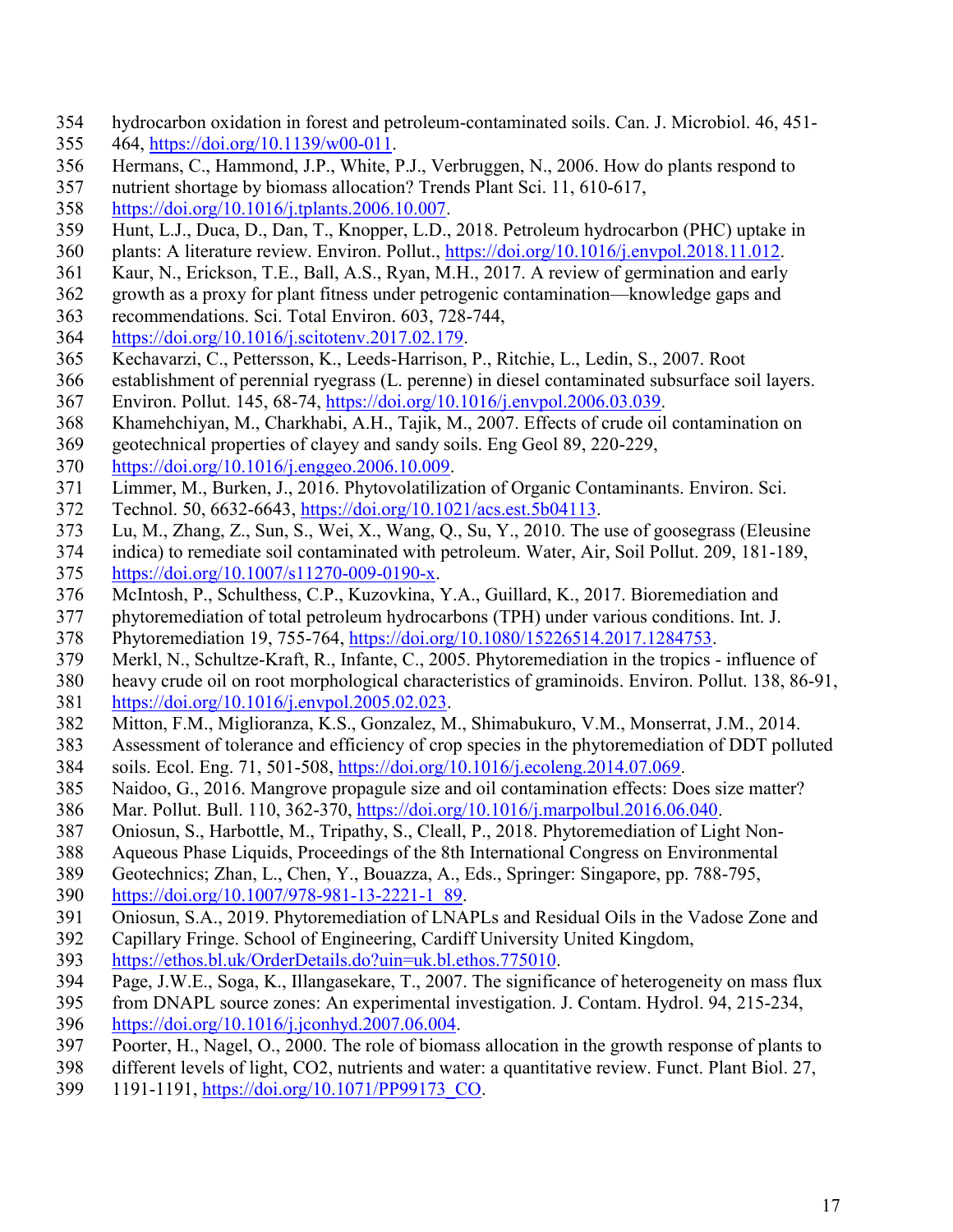- 400 Razmjoo, K., Adavi, Z., 2012. Assessment of bermudagrass cultivars for phytoremediation of
- 401 petroleum contaminated soils. Int. J. Phytoremediation 14, 14-23,
- 402 [https://doi.org/10.1080/15226514.2011.560212.](https://doi.org/10.1080/15226514.2011.560212)
- 403 Rezek, J., Wiesche, C.I.D., Mackova, M., Zadrazil, F., Macek, T., 2008. The effect of ryegrass
- 404 (Lolium perenne) on decrease of PAH content in long term contaminated soil. Chemosphere 70, 405 1603-1608, [https://doi.org/10.1016/j.chemosphere.2007.08.003.](https://doi.org/10.1016/j.chemosphere.2007.08.003)
- 406 Terzaghi, E., Zanardini, E., Morosini, C., Raspa, G., Borin, S., Mapelli, F., Vergani, L., Di
- 407 Guardo, A., 2018. Rhizoremediation half-lives of PCBs: Role of congener composition, organic
- 408 carbon forms, bioavailability, microbial activity, plant species and soil conditions, on the
- 409 prediction of fate and persistence in soil. Sci. Total Environ. 612, 544-560,
- 410 [https://doi.org/10.1016/j.scitotenv.2017.08.189.](https://doi.org/10.1016/j.scitotenv.2017.08.189)
- 411 Tomlinson, D.W., Rivett, M.O., Wealthall, G.P., Sweeney, R.E., 2017. Understanding complex
- 412 LNAPL sites: Illustrated handbook of LNAPL transport and fate in the subsurface. J. Environ.
- 413 Manage. 204, 748-756, [https://doi.org/10.1016/j.jenvman.2017.08.015.](https://doi.org/10.1016/j.jenvman.2017.08.015)
- 414 Vázquez-Cuevas, G.M., Stevens, C.J., Semple, K.T., 2018. Enhancement of 14 C-phenanthrene
- 415 mineralisation in the presence of plant-root biomass in PAH-NAPL amended soil. Int.
- 416 Biodeterior. Biodegrad. 126, 78-85, [https://doi.org/10.1016/j.ibiod.2017.09.021.](https://doi.org/10.1016/j.ibiod.2017.09.021)
- 417 Vervaeke, P., Luyssaert, S., Mertens, J., Meers, E., Tack, F.M.G., Lust, N., 2003.
- 418 Phytoremediation prospects of willow stands on contaminated sediment: a field trial. Environ. 419 Pollut. 126, 275-282, [https://doi.org/10.1016/S0269-7491\(03\)00189-1.](https://doi.org/10.1016/S0269-7491(03)00189-1)
- 420 Wang, X., Dossett, M.P., Gordon, M.P., Strand, S.E., 2004. Fate of Carbon Tetrachloride during
- 421 Phytoremediation with Poplar under Controlled Field Conditions. Environ. Sci. Technol. 38,
- 422 5744-5749, [https://doi.org/10.1021/es0499187.](https://doi.org/10.1021/es0499187)
- 423 Xu, J., Johnson, R., 1997. Nitrogen dynamics in soils with different hydrocarbon contents
- 424 planted to barley and field pea. Can. J. Soil Sci. 77, 453-458, [https://doi.org/10.4141/S96-046.](https://doi.org/10.4141/S96-046)
- 425 Zengel, S., Montague, C.L., Pennings, S.C., Powers, S.P., Steinhoff, M., Fricano, G., Schlemme,
- 426 C., Zhang, M., Oehrig, J., Nixon, Z., 2016. Impacts of the Deepwater Horizon oil spill on salt
- 427 marsh periwinkles (Littoraria irrorata). Environ. Sci. Technol. 50, 643-652,
- 428 [https://doi.org/10.1021/acs.est.5b04371.](https://doi.org/10.1021/acs.est.5b04371)
- 429 Zhu, H., Gao, Y., Li, D., 2018. Germination of grass species in soil affected by crude oil
- 430 contamination. Int. J. Phytoremediation 20, 567-573,
- 431 [https://doi.org/10.1080/15226514.2017.1405376.](https://doi.org/10.1080/15226514.2017.1405376)
- 432
- 433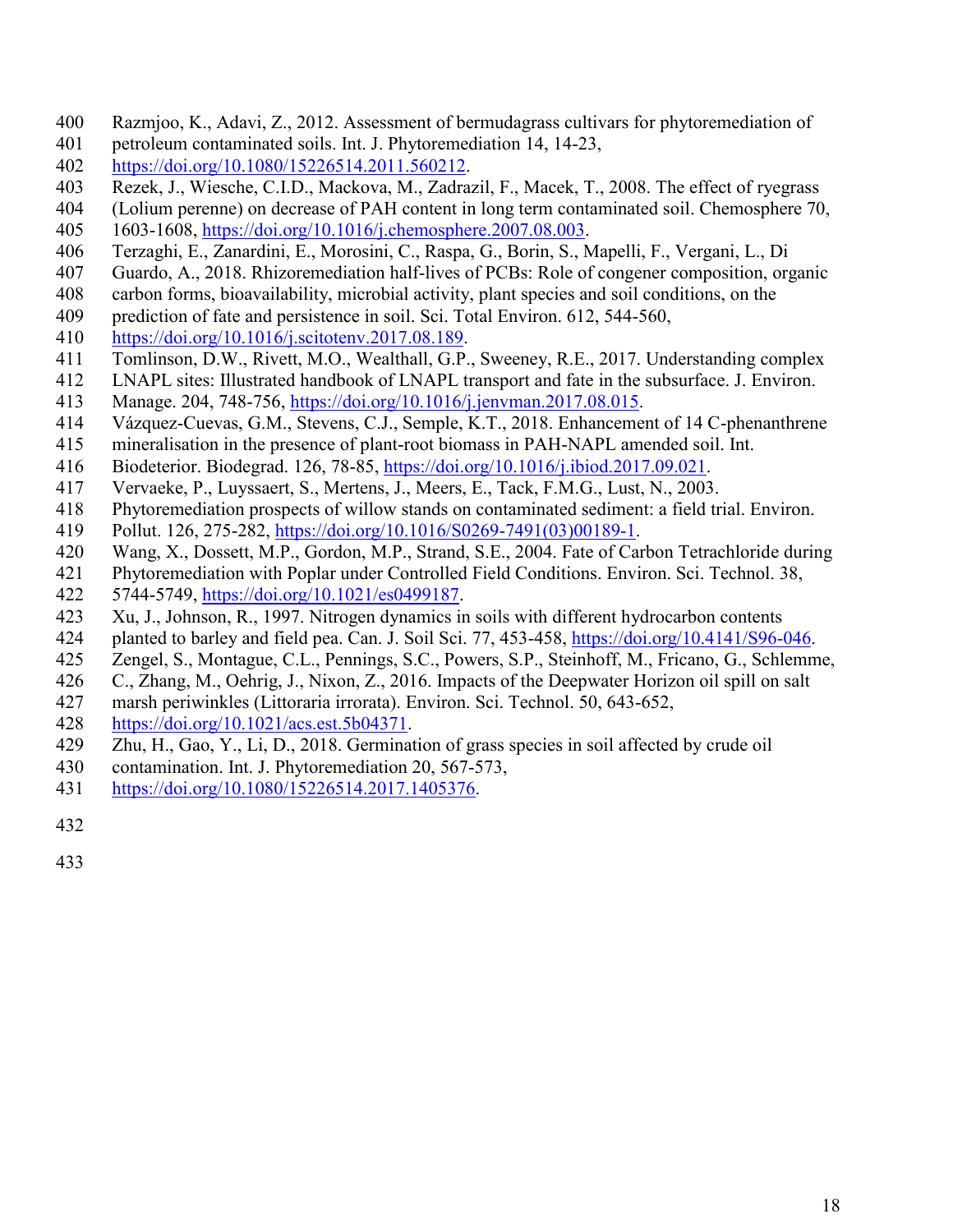

435 Figure 1. Schematic of pore-scale 3D-printed rhizobox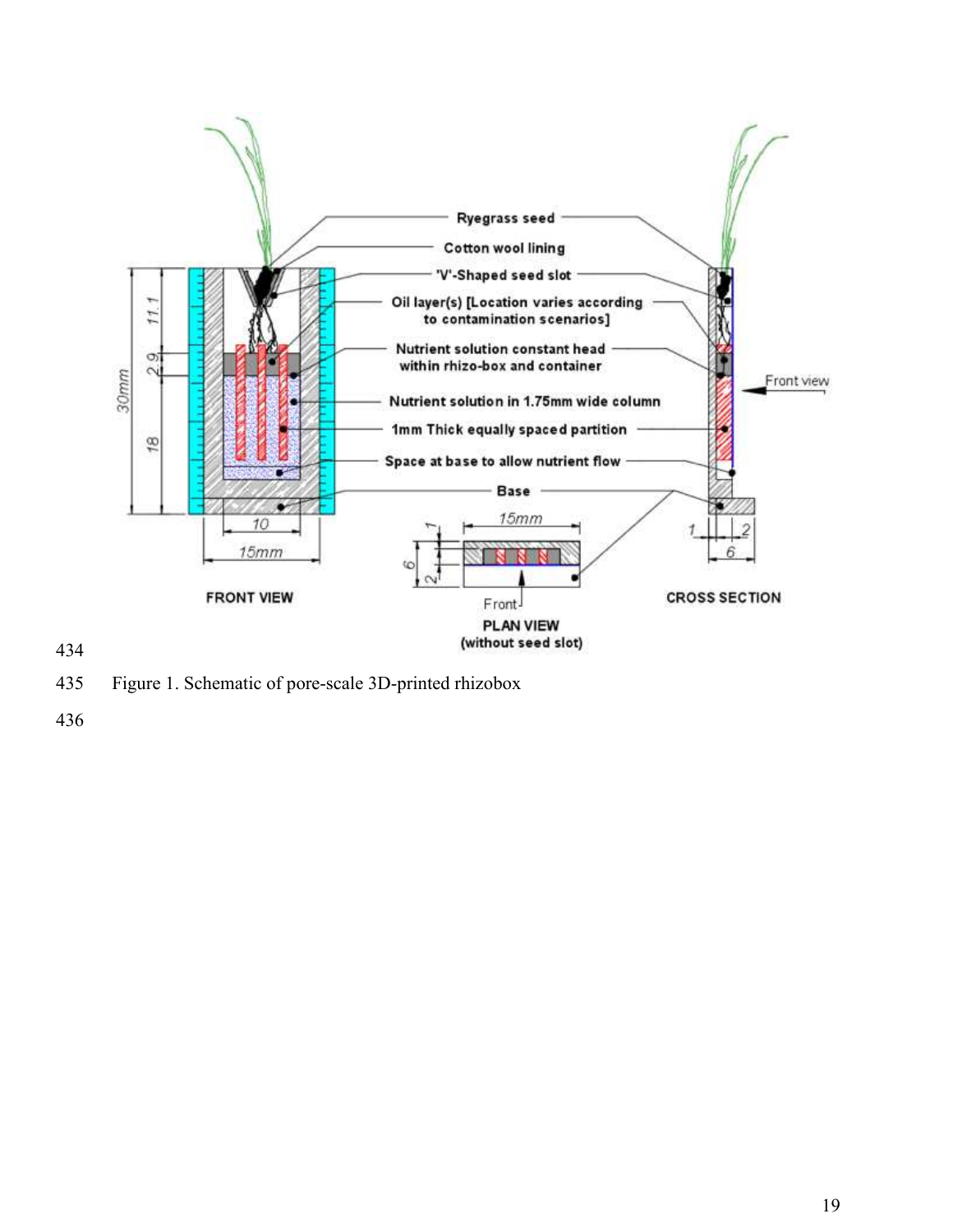



438 Figure 2. Root growth and oil loss in individual columns for all ten scenarios (Day 28) (blue – column 1; orange – column 2; yellow – column 3; green – column 4). For each column, root growth column 1; orange – column 2; yellow – column 3; green – column 4). For each column, root growth 440 and oil loss are scored for all five replicates and these scores presented as a stacked bar (established 441 root / full oil loss = 1; limited root growth / partial oil loss = 0.5; no root growth / no oil loss = 0).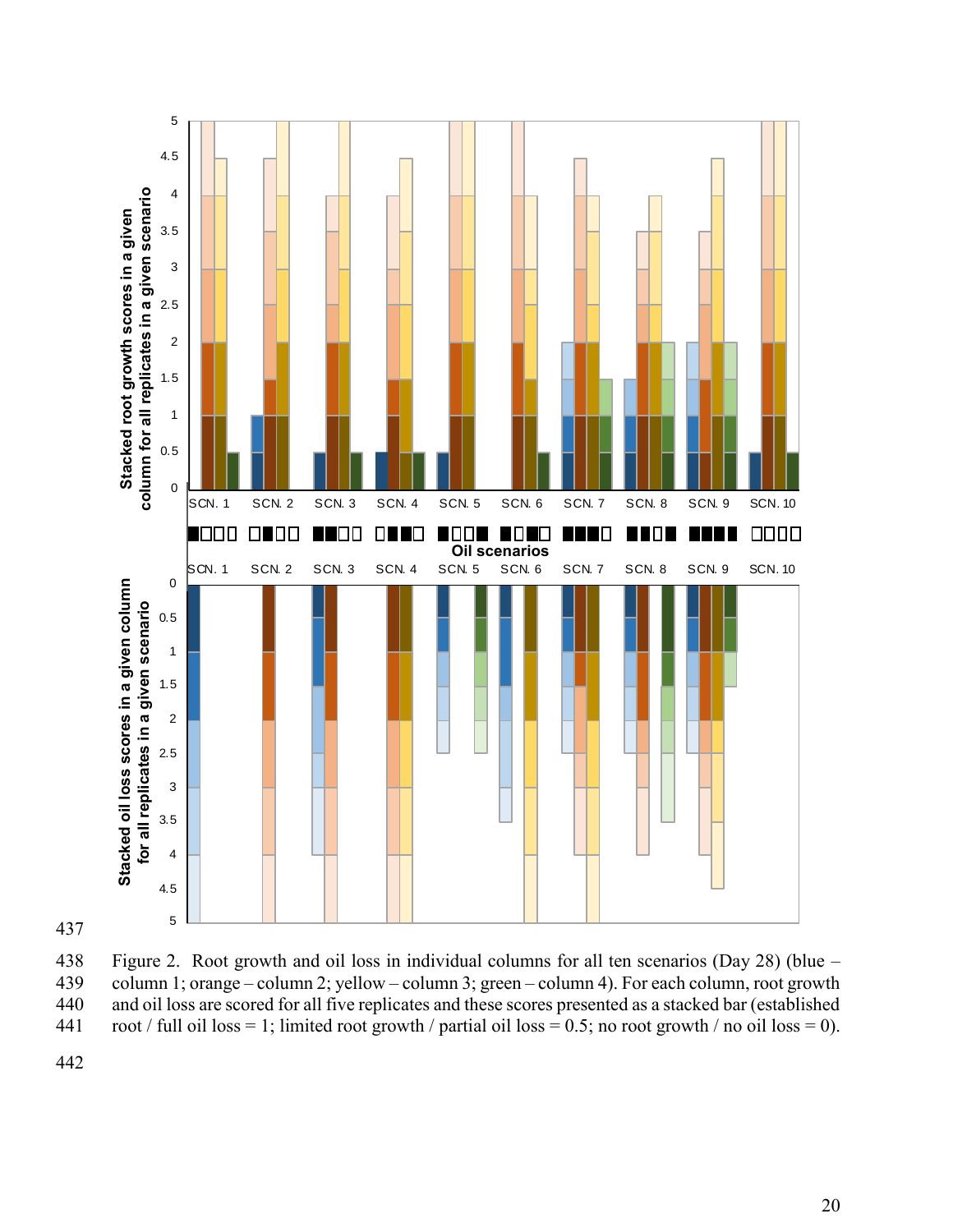

443

444 Figure 3. Effect of presence of oil on average root growth score in individual columns at day 28. 445 For each column, root growth is scored for all replicates in all scenarios and the average presented 446 (established root = 1; limited root growth = 0.5; no root growth = 0). The numbers with (left-hand bar, darker shade) and without oil (right-hand bar, lighter shade) (i.e. the number of readings used bar, darker shade) and without oil (right-hand bar, lighter shade) (i.e. the number of readings used 448 to calculated the averages) are presented on the figure. Error bars represent  $\pm$  one standard error

449 of the mean.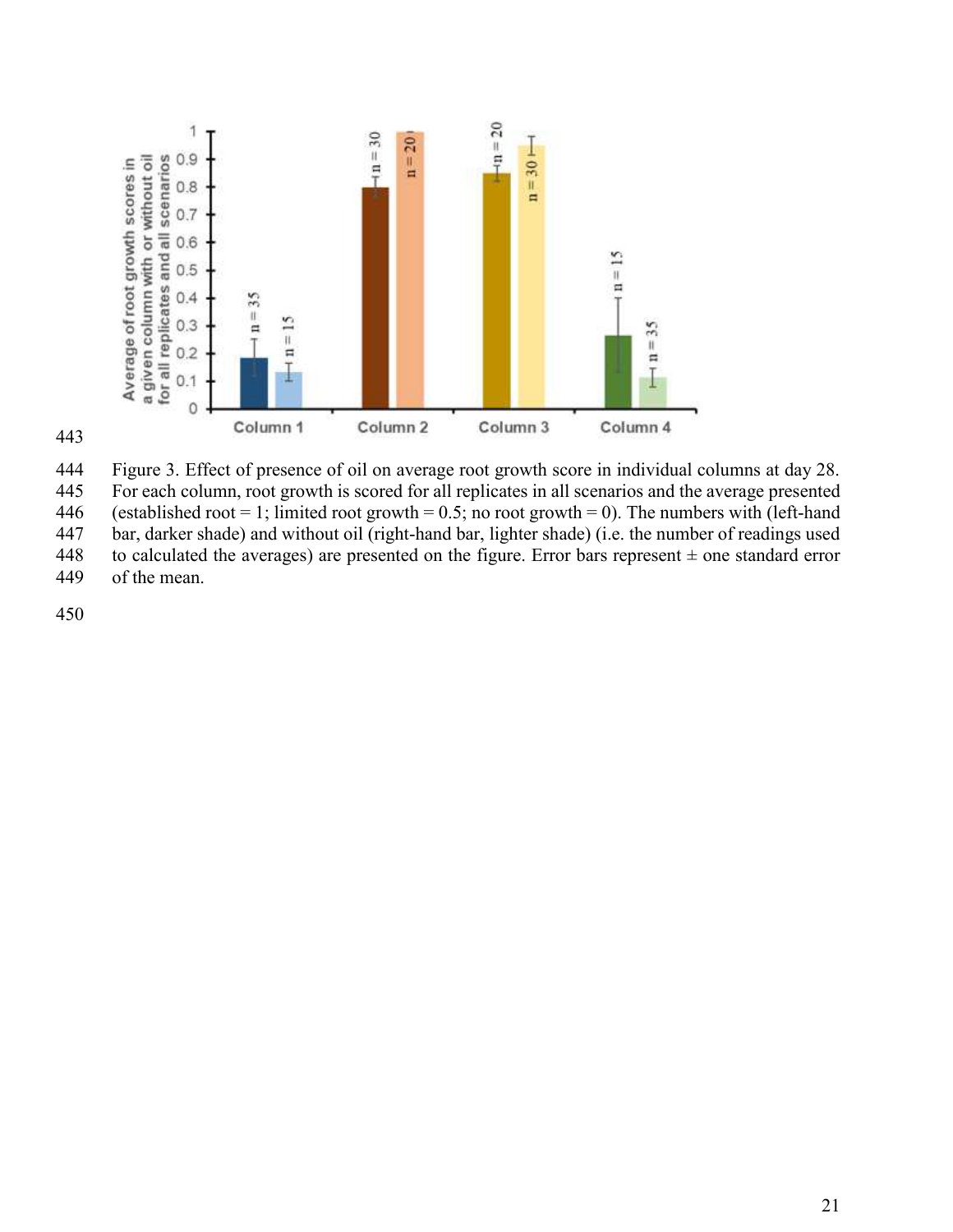

451

452 Figure 4. Relationship between root growth and oil loss in individual columns for all ten scenarios, 453 (Days 14, 21 and 28. For each column, root growth and oil loss are scored for all five replicates 454 and the total counts of these scores presented as a scatter plot (established root / full oil loss = 1; 455 limited root growth / partial oil loss = 0.5; no root growth / no oil loss = 0).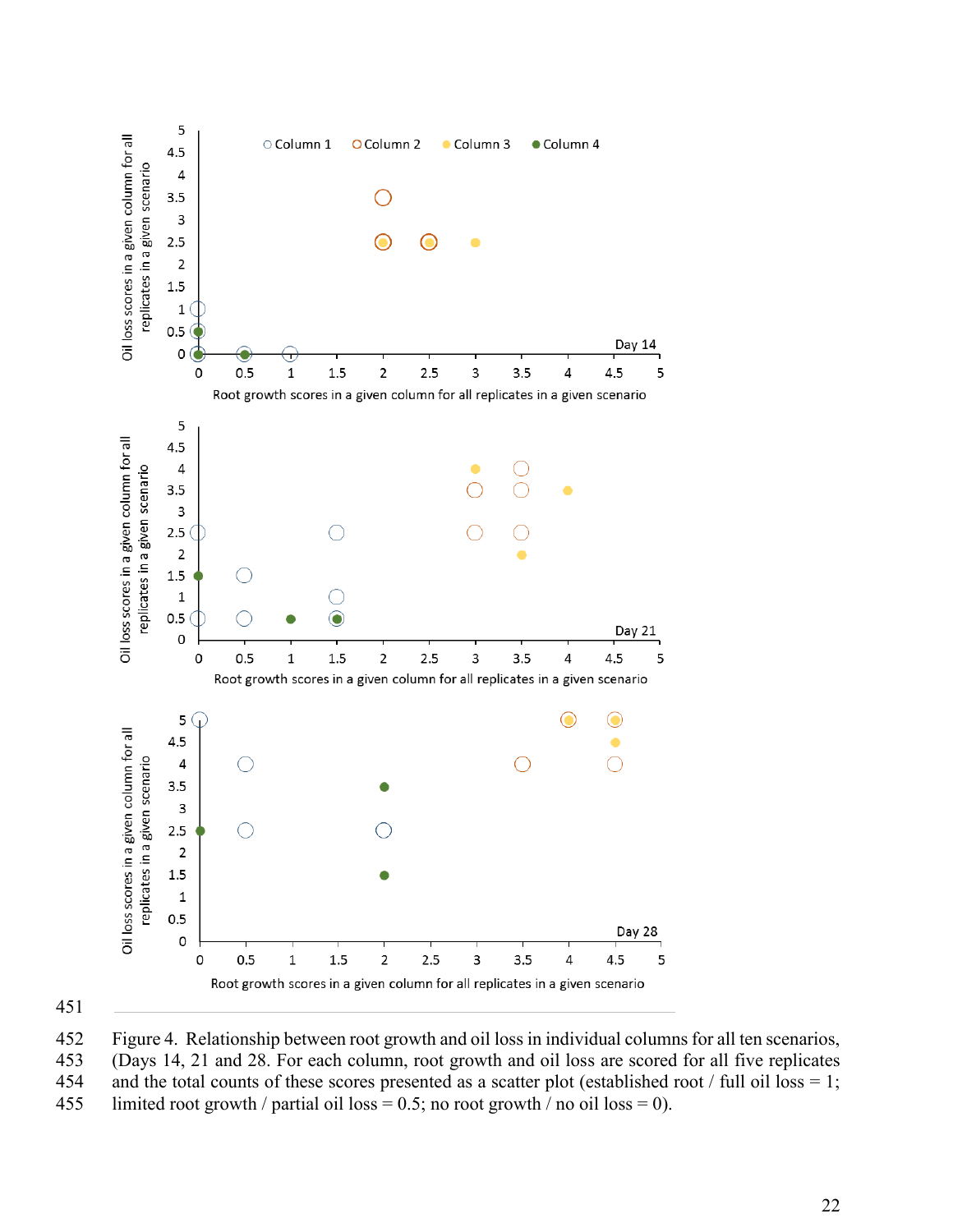

456 Figure 5. Effect of the presence of oil on (a) root and shoot length for all scenarios (for each 457 scenario, root and shoot lengths were measured and summed for each replicate) and (b) root and 458 shoot biomass (for each scenario, root and shoot mass are totalled for each replicate). Error bars represent the standard error of the mean  $(n=5)$ . represent the standard error of the mean  $(n=5)$ .